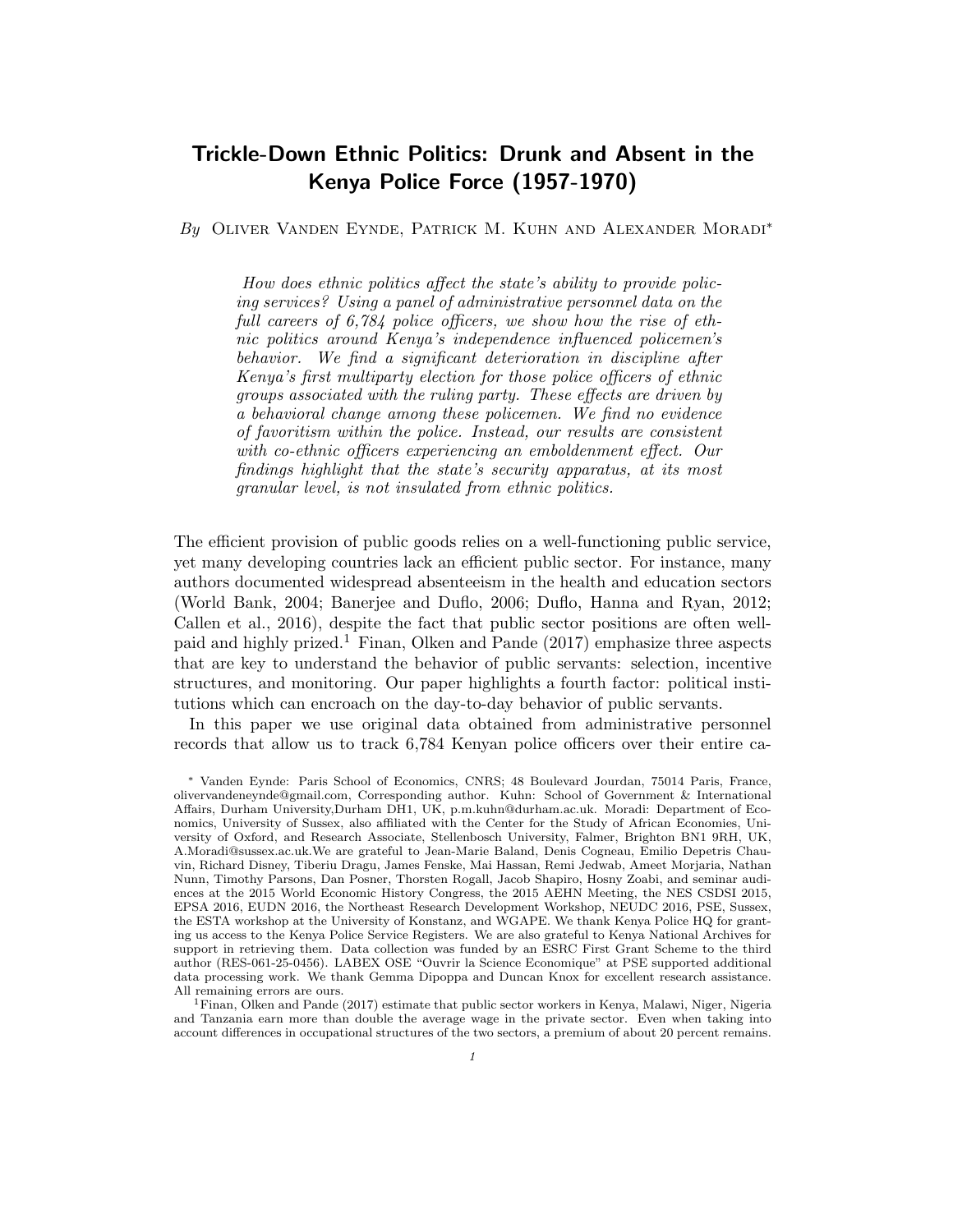reer. These records track the offenses committed by each police officer on duty, including incidents of absenteeism, untidiness, drunkenness, disobedience, and violence.<sup>2</sup> We use these data to study the period  $1957-1970$  and investigate how the rise of ethnic politics affected the performance of policemen. Our results show that quickly following the first multi-party elections in 1961 and rising ethnic politics in Kenya, police officers from ethnic groups that were part of the dominant Kenya African National Union (KANU) party started to behave significantly worse.

Figure 1. Misconduct by ethnic groups associated with the ruling party (KANU)



Notes: This figure plots the offense rate of police officers in a given year, split by whether the ethnic group of the police officer was affiliated with the Kenya African National Union (KANU). That is the Gema (Kikuyu, Embu, Meru) alliance throughout, the Luo until 1965, and the Kamatusa (Kalenjin, Maasai, Turkana and Samburu) after 1964. The year 1961 marks Kenya's first multiparty election.

Figure 1 visualizes this striking pattern, by comparing offense probabilities for policemen whose ethnicities were represented in the dominant KANU party, with those of ethnic groups in opposition and out of power. In the analysis that follows, we investigate the channels that underlie this pattern, scrutinizing the aspects that the literature put forward as key channels (selection, incentive structures, and monitoring).

We establish three key results. First, the increase in misconduct is driven by

<sup>2</sup>Administrative data collected by bureaucracies themselves are rarely used in empirical work (Pepinsky, Pierskalla and Sacks, 2017).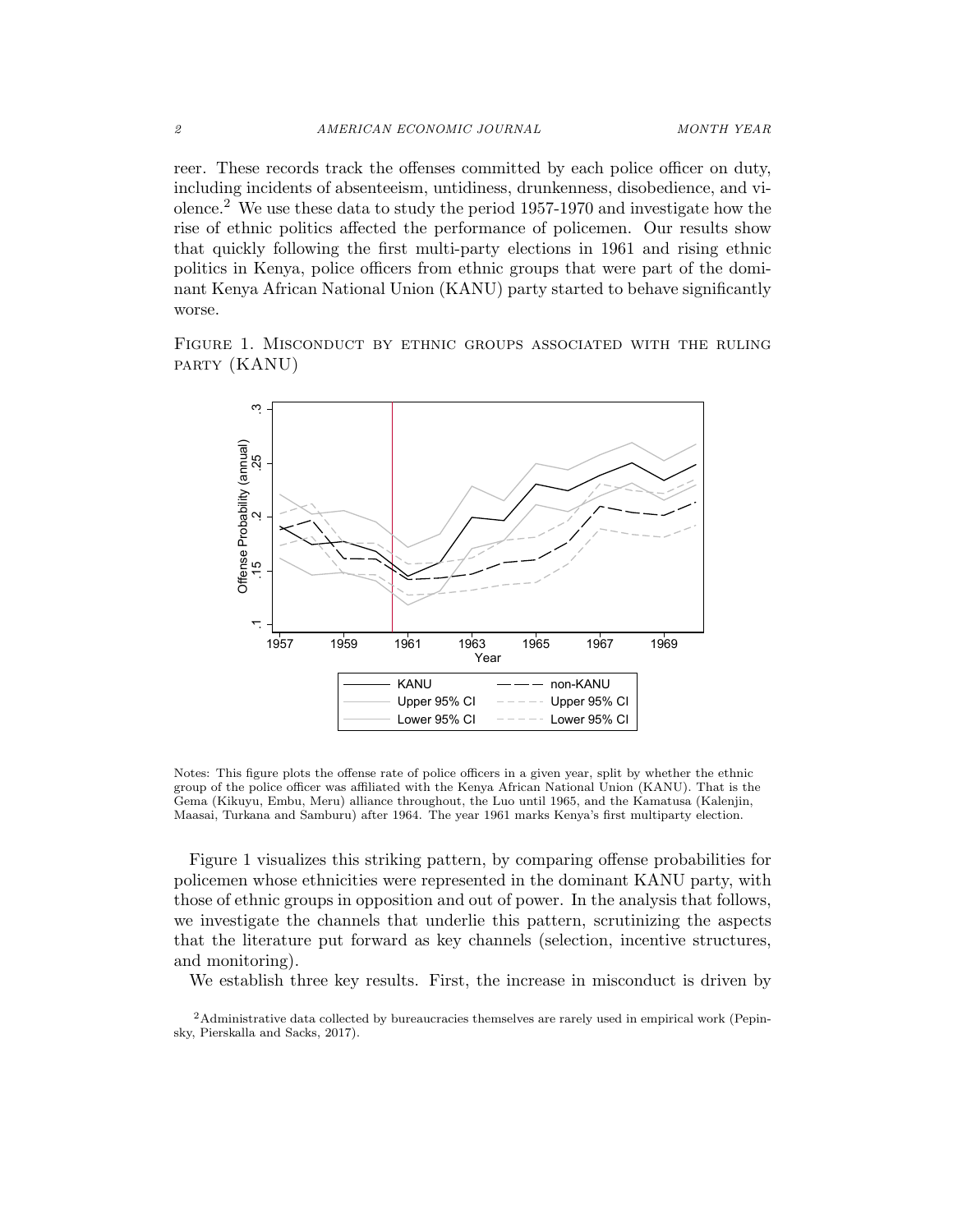a change in behavior from policemen rather than personnel selection. We also find no evidence that changes in work assignments to particular police divisions might have caused these increases. Second, the effect is strongest for objective offenses, such as absenteeism and drunkenness, but weak for more subjective offenses, such as disobedience. This fact suggests that the change in offence rates does not merely reflect discriminatory reporting. The context in which the original data were generated, as well as the evidence on potential mechanisms, are inconsistent with systematic misreporting. Third, we test whether favoritism distorted incentives. We confirm that policemen with a history of misconduct were less likely to be promoted and more likely to be dismissed. However, KANU policemen were not treated differently in this respect. Therefore, the deterioration of behavior is not a response to changing incentives within the police. Moreover, there is no evidence that KANU policemen are more willing to resign voluntarily, which suggests that improved outside options are unlikely to drive their behavior. However, one explanation consistent with our results is that ethnic politics created a general sense of empowerment, which emboldened the policemen of the ruling ethnic groups. Our results show that civil servants are not insulated from shocks to the political salience of their identities.

Our paper adds to three important strands of literature. First, we contribute to a fast-expanding research area that Finan, Olken and Pande (2017) describe as the "personnel economics of the state."<sup>3</sup> Understanding the determinants of public sector performance is central to this literature. Existing work on high-level bureaucrats has emphasized the role of training and career background (Bertrand et al., 2015), personality traits (Callen et al., 2015), and patronage networks involving politicians (Iyer and Mani, 2012; Lehne, Shapiro and Vanden Eynde, 2018; Nath, 2016; Xu, 2016). Dal Bo, Finan and Rossi (2013) study how advertised work conditions for bureaucratic posts affect the pool of applicants. However, the literature has paid little attention to how ethnic politics shapes the behavior of public servants. Moreover, researchers rarely have access to complete personnel records of "street-level bureaucrats", using the terminology of Lipsky (1969) – like policemen.<sup>4</sup> Relying on detailed historical data, our paper shows that political shocks can affect the day-to-day job performance of the state's rank-and-file.

Second, our work contributes to our understanding of the determinants of police behavior. Compared to other public sectors, there is also a dearth of work on police performance, especially in low income countries.<sup>5</sup> Nevertheless, protecting

<sup>&</sup>lt;sup>3</sup>The police is more complex than other public services. Financially incentivizing easily observable tasks (e.g. arrests made, fines issued) may lead to overzealous and inaccurate enforcement and crowd out other important but non-incentivized tasks. Moreover, in contrast to the health and education sectors that are characterized by a common interest of the state and its citizens – both want public servants (teachers, doctors, nurses) to provide high quality services, there is a tension between the interest of the government and the citizens at the receiving end of the police work (the alleged criminals). Recent innovations rest on such common interest by enlisting the help of citizens (Banerjee and Duflo, 2006; Reinikka and Svensson, 2005).

<sup>4</sup>Neggers (2017) provides evidence of own-group favoritism of polling officers influencing election results in India.

<sup>5</sup>One paper, not set in a developing country context but relevant for our suggested behavioral mech-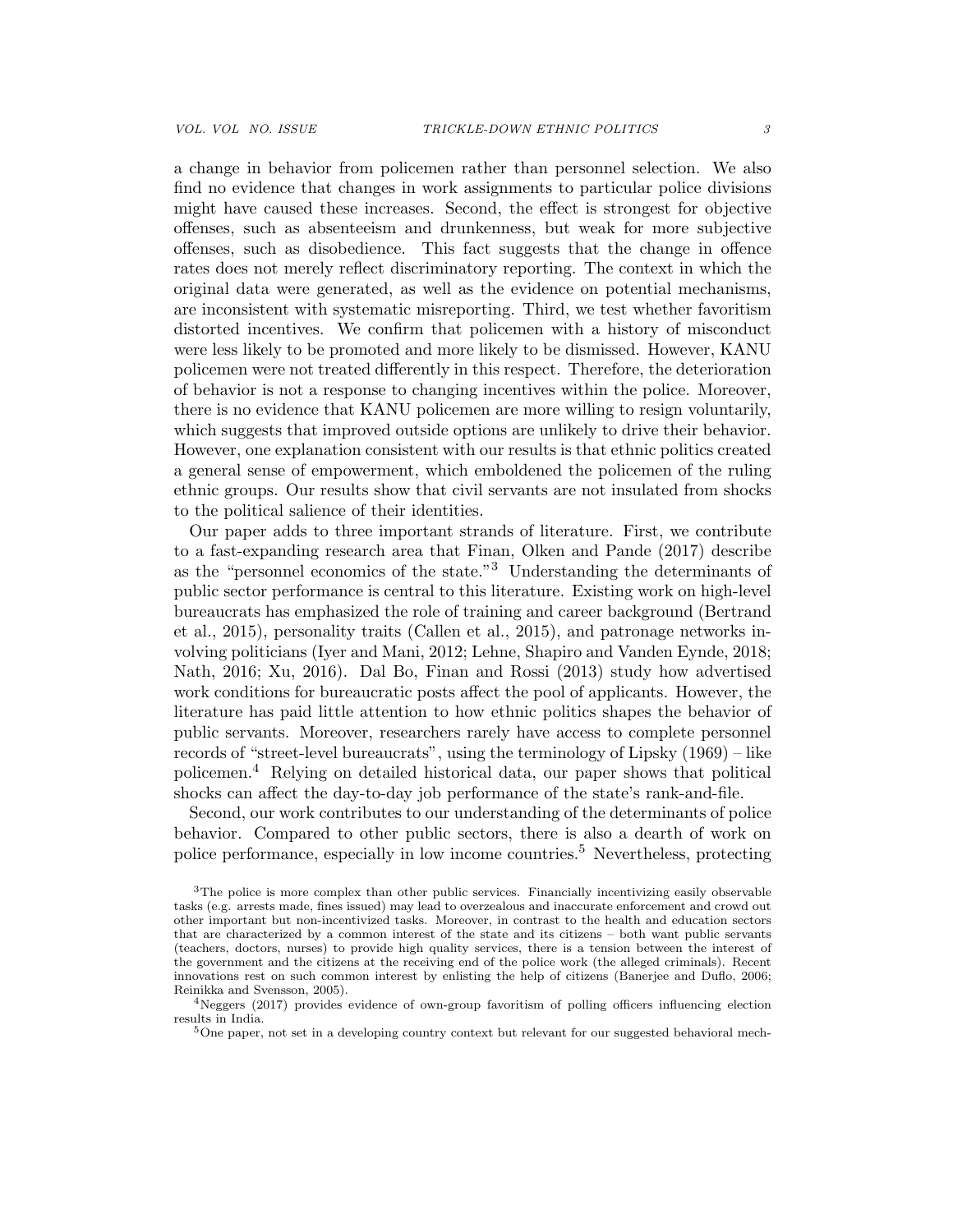citizens and their property is one of the most fundamental public goods that the state provides, and one that is ripe for abuse under the wrong conditions (Auerbach, 2003; World Bank, 2000). One notable exception is Banerjee et al. (2012), who use an RCT to study the effects of work conditions and monitoring of policemen in Rajasthan. They find that better training and a freeze on transfers improved police effectiveness and its public image. Sierra and Titecay (2016) shed light on illicit rent-sharing agreements between lower and senior ranks of the traffic police in the DRC. Sharing our focus on ethnic politics in Kenya, Hassan (2017) provides evidence on how political interference perverted the purpose of the police. She finds that co-ethnic police officers were strategically placed to swing constituencies in the 1992 and 1997 Kenyan elections. Our paper shows that ethnic politics has impacts that are not limited to the policing of elections. Even without the direct interference of politicians, ethnic affinities can undermine the effectiveness and discipline of police officers.

Third, this paper adds to our understanding of the economic costs of ethnic diversity. Several studies link ethnic diversity to poor economic growth at the macro level (Easterly and Levine, 1997; De Luca et al., 2015; Desmet, Ortuno-Ortin and Wacziarg, 2012; Alesina, Michalopoulos and Papaioannou, 2016). At the local level, ethnic diversity is typically associated with poor public goods provision (Alesina, Baqir and Easterly, 1999; Habyarimana et al., 2007). For Kenya, Miguel and Gugerty (2005) show that ethnic diversity is associated with worse schooling facilities and access to water. Burgess et al. (2015) show how Kenyan road building was concentrated in the districts that share the same ethnicity as the president in power - an effect that disappears during democratic times. Similarly, Kramon and Posner (2016) find positive impacts on education levels for the coethnics of the minister of education, even in periods of multi-party elections.<sup>6</sup> Our paper provides micro-evidence on how the rise of ethnic politics disrupts the functioning of the state's bureaucracy by affecting the performance of its personnel.<sup>7</sup> A small number of recent papers uses similarly fine grained outcomes. For example, Shayo and Zussman (2011, 2017) show that exposure to ethnic conflict increases in-group bias among Israeli judges. Rasul and Rogger (2015) find that ethnic diversity makes Nigerian bureaucrats more productive. Focusing on team performance in the context of Kenyan flower farms, Hjort (2014) shows how ethnic tensions reduce productivity in ethnically heterogeneous production teams. In contrast, we find that it is not ethnic diversity in itself, but the political dominance of certain ethnic groups that drives poor performance. This result could reflect that both the nature of political shocks (violent ethnic conflict versus increased

anism, is Mas (2006). He finds that pay raises below a reference point reduce job performance in the New Jersey Police.

 ${}^{6}$ François, Rainer and Trebbi (2015) qualify these findings by showing that allocation of minister posts in African governments tends to reflect the population share of ethnic groups.

<sup>7</sup>Our paper takes differences between ethnic groups or alliances as given. Posner (2004) studies the conditions under which ethnic cleavages become salient by comparing the same ethnic groups in the different political environments of Zambia and Malawi.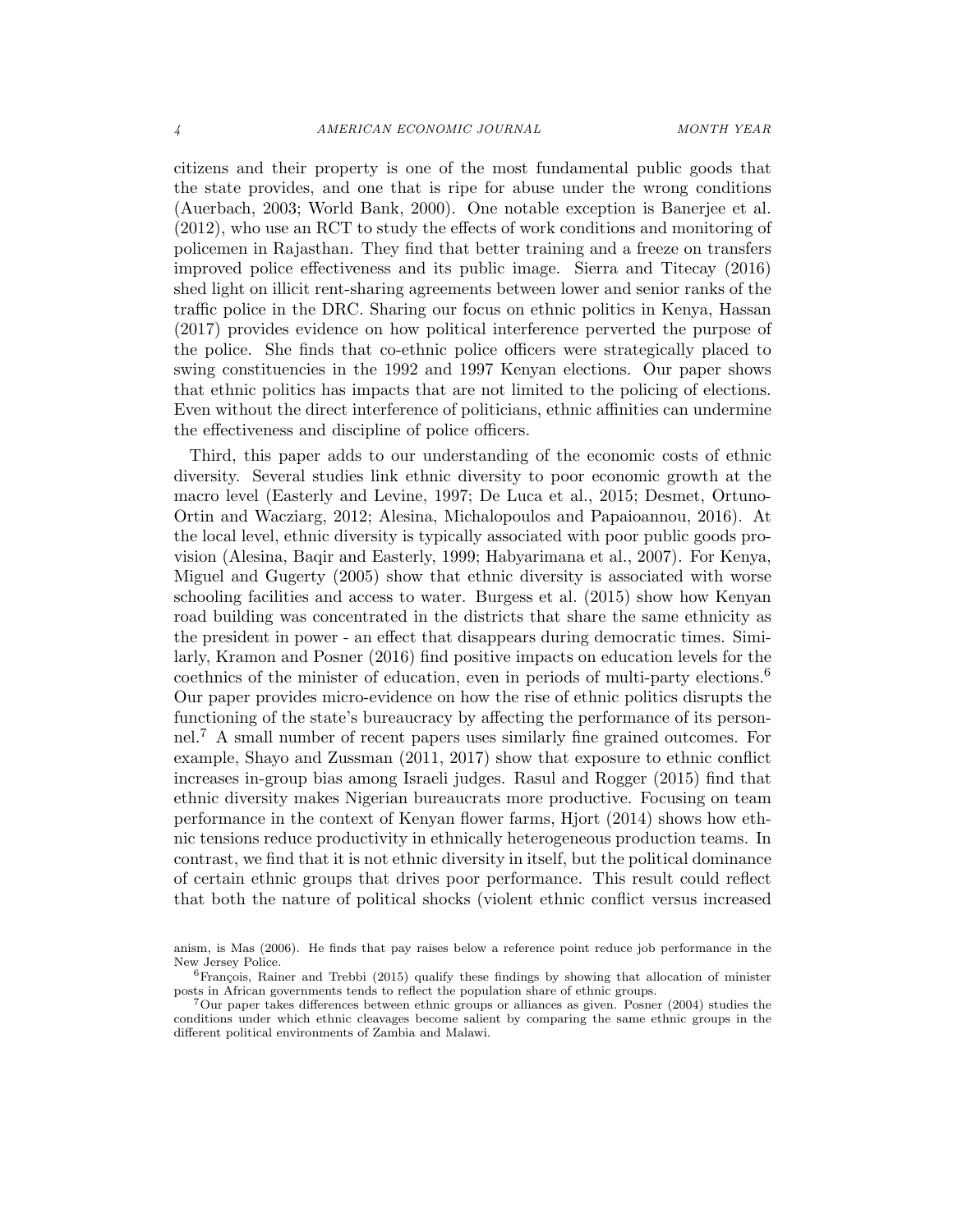political power) and the nature of the organization (private firms producing in teams versus public service) matter for the relationship between ethnic politics and job performance.

The remainder of the paper is organized as follows. The next section provides background information on ethnic politics and the police in Kenya. Section II and III describe the data and the empirical strategy. Section IV presents the results. Section V studies potential mechanisms, followed by a discussion in section VI. Section VII briefly discusses external validity. Section VIII concludes.

### I. Background

#### A. The Rise of Ethnic Politics

Kenya is a multi-ethnic state, made up of more than forty ethnic groups. Prior to British colonial rule boundaries between the groups were fluid (Parsons, 2012); centralized political structures were absent and authority was located at the village level and typically personal, often a function of lineage, age, and wealth rather than ethnic allegiance (Mamdani, 1996; Herbst, 2000; Lynch, 2011).

The roots of ethnic politics lie in the colonial era. The uneven penetration of European settlers created stark economic differences between ethnic groups (Ajulu, 2002; Omolo, 2002). At the same time, the colonial administration discouraged the formation of nation-wide African political activity. Consequentially, ethnic, or at best provincial, political bodies were created (e.g., the Kikuyu Provincial Association), which contributed to the differentiation of ethnicities with distinct political interests (Sanger and Nottingham, 1964; Omolo, 2002). By 1957, the following politically relevant ethnic divisions had emerged: the Kikuyu (19.7 percent), which together with the Meru (5.3 percent) and Embu (1.2 percent) form the ethnic coalition called Gema; the Kalenjin (10.8 percent), which together with the Maasai (1.9 percent), Turkana (2.2 percent), and Samburu (0.6 percent) form the ethnic coalition Kamatusa; the Luo (13.8 percent); the Luhya (13.1 percent); and the Kamba (11.2 percent) (Morgan, 2000; Posner, 2004).

After the defeat of the (Kikuyu-led) Mau Mau uprising in 1956, restrictions on political activity were relaxed. In the run-up to the first (although under severely limited franchise) African elections to the legislative council in 1957 the government allowed the formation of district associations, further nourishing tribalism and giving birth to *majimboism* (i.e., regionalism) (Sanger and Nottingham, 1964; Anderson, 2005). The 1960s marked Kenya's transition towards independence on 12 December 1963. The years 1960-61 were characterized by the electoral runup to the first open, nation-wide, multi-party election that would determine the transition government and the constitution. African political parties were fully sanctioned at the Lancaster House Conference in January 1960. In May 1960 the Kenya African National Union (KANU) was formed from existing tribal and provincial organizations. KANU headed by Jomo Kenyatta (a Kikuyu) became an intensely anti-colonial and nationalist party but drew most of its leadership,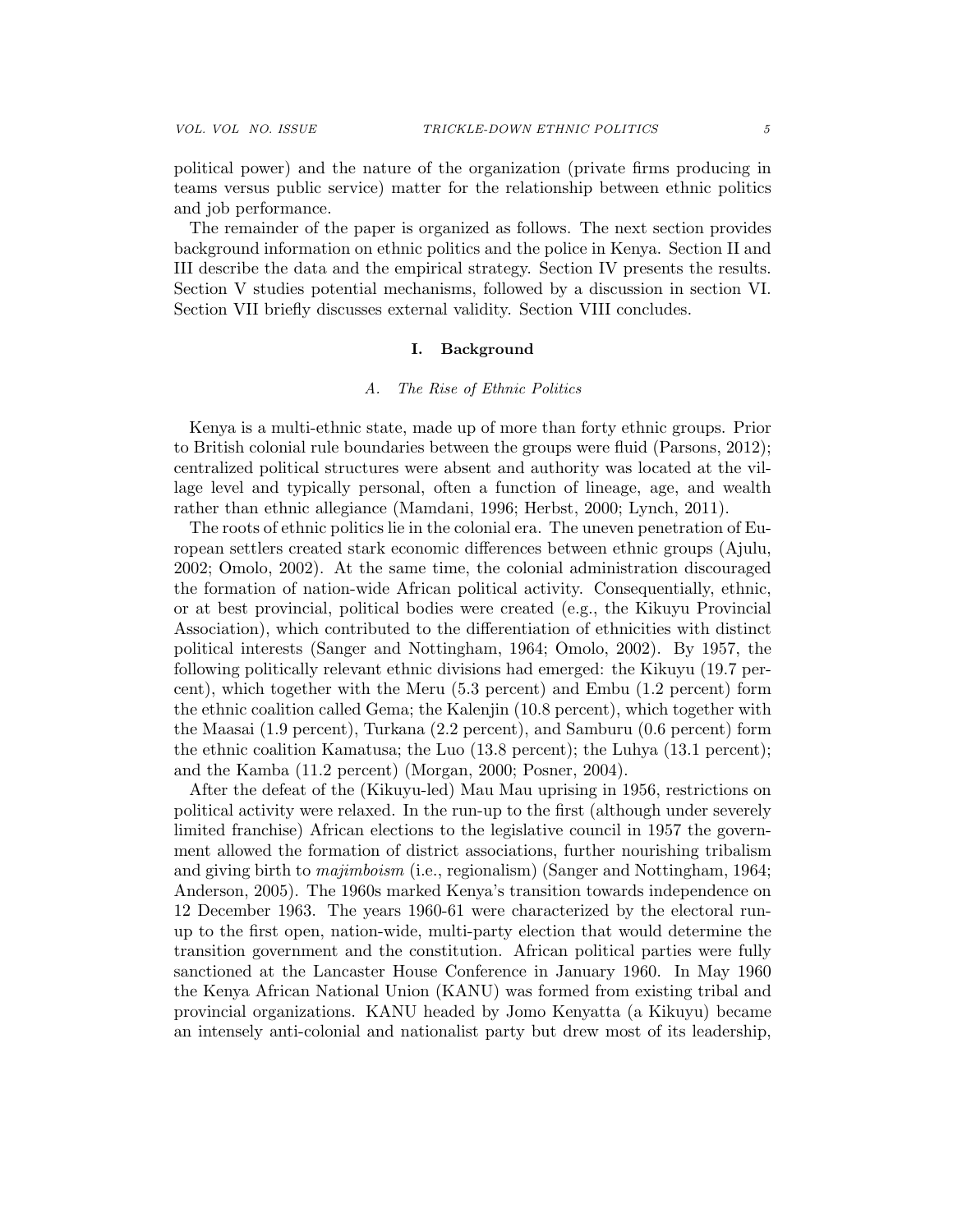membership, and support from the Gema coalition and the Luo. Fearing Kikuyu and Luo dominance, minority ethnic groups (the Kamatusa and coastal groups) formed the Kenya African Democratic Union (KADU) (Ndegwa, 1997). Led by Ronald Ngala (a Mijikenda), KADU advocated majimboism, which would give significant powers to the regions (Ajulu, 2002; Anderson, 2005). Ethnic rhetoric and antagonism ran high in the campaign, resulting in ethnic clashes and displacements in Rift Valley Province (Ajulu, 2002). The 1961 election, which KANU won with 67 percent of the votes over KADU's 16 percent, clearly illustrated the parties' relative strength and established Kenyatta as the dominant postindependence figure (Bennett and Rosberg, 1961; Hartmann, 1999). As Manners (1962) commented there was "little reason to believe the next vote will be very different." Indeed when the two parties contested the "independence election" in 1963, KANU won overwhelmingly taking 83 seats against KADU's 33 in the lower house and 18 seats against KADU's 16 in the Senate (Throup, 1993; Hartmann, 1999). Kenyatta became prime minister and later president. In 1964, KADU and KANU merged (Ndegwa, 1997). As a result, Daniel arap Moi, a Kalenjin and the vice-president in KADU at the time, became Home Minister and directly responsible for the police.<sup>8</sup>

The fusion of KANU and KADU shifted the balance of power in favor of the conservative elements within KANU, which led to the defection of the left-leaning wing led by Odinga (a Luo) in 1965, creating a new opposition party, the Kenya People's Union (KPU). It opposed the perceived growing conservatism and prowestern orientation of the KANU leadership, which by then was composed exclusively of members of the Gema and Kamatusa (Ajulu, 2002). In the subsequent series of by-elections held in 1966, KANU further expanded its majority in both houses of parliament. Following the anti-communist logic of the Cold War, the KPU was banned on national security grounds in 1969, ushering in a more than 20 year period of single party rule. Our study covers the last years of colonial rule 1957-1963 and the first years of independence 1963-1970. Figure 2 summarizes the key political events that mark the inclusion and exclusion of ethnic groups to power. These are the political events we exploit to estimate the impact of ethnic politics on police performance.

#### B. Police Organization and Development

The Kenya Police is Kenya's main law enforcing body. It has always been an instrument of regime protection. During colonial times, the police answered only to the Governor. At independence this unchecked concentration of power passed to the President (Auerbach, 2003). The police is therefore vulnerable to political influence, which may ultimately affect the performance of its personnel.

<sup>8</sup>The president and the Home Minister were the two positions in control of the police. Hence, from 1964 onwards, control of the police was in the hands of the Gema-Kamatusa alliance that dominated KANU. Other ministerial portfolios, however, were more broadly shared among ethnic groups at that time (François, Rainer and Trebbi, 2015).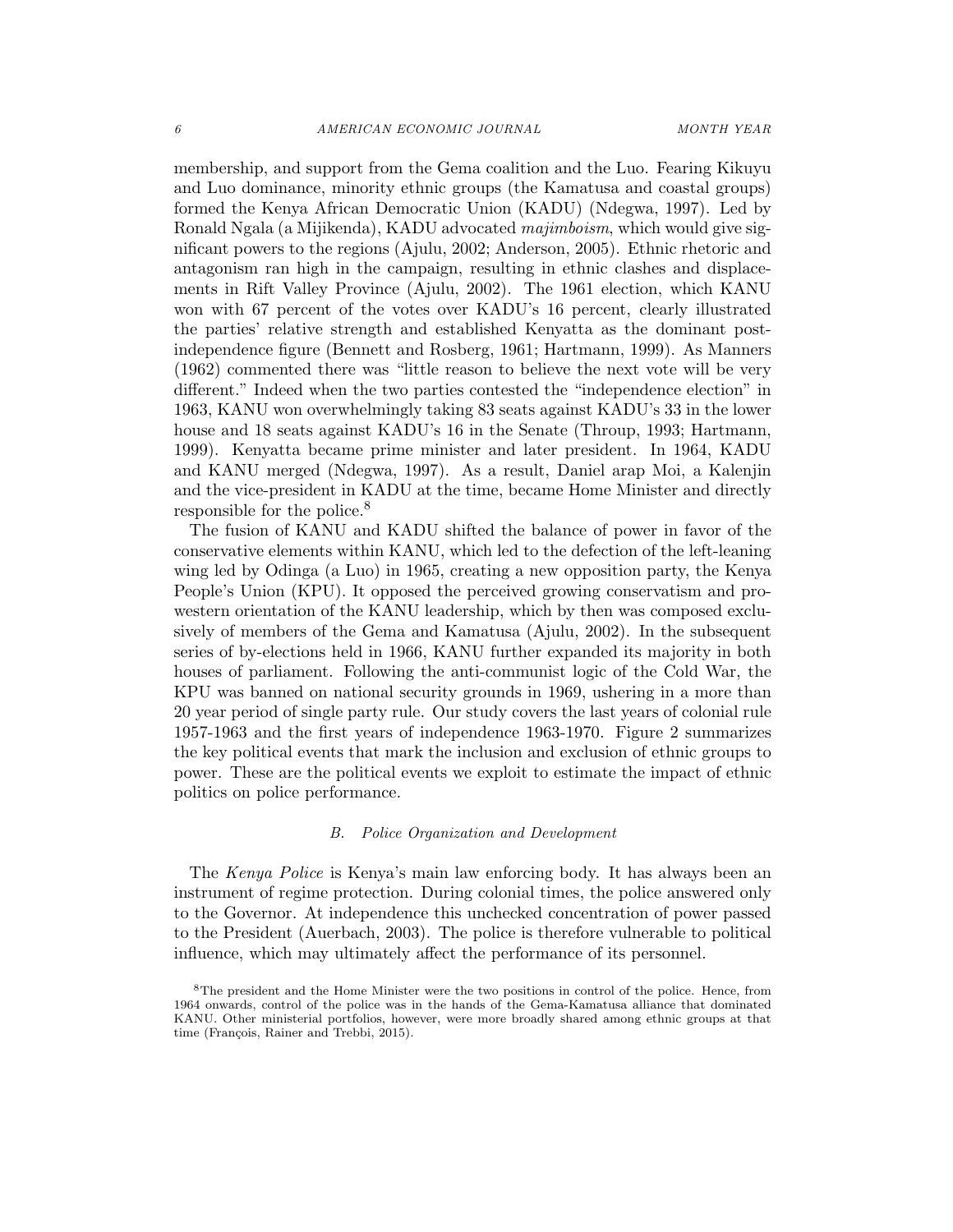Figure 2. Timeline of Events around Kenya's Independence



Notes: The figure highlights the key political events that mark the changes in the ethnic power coalition of KANU.

During colonial times, British officers hoped to find men of soldierly qualities and whose loyalty could be trusted among the Kamba and Kalenjin (the so-called "martial races"). In contrast, very few Kikuyus entered the Police Force.  $9$  Only after the end of Mau Mau (in 1956) and in anticipation of Kenya's independence, a deliberate attempt was made to bring the ethnic composition in line with that of the population (Clayton, 1989). Around 1960, Police Commissioner Richard Catling initiated a process of Africanization in the higher ranks (Throup, 1992). Hastily trained, newly-promoted African officers gradually replaced Asian and European senior officers.

After Kenyatta took control in 1963, as Prime Minister and then President, changes in the police followed the same pattern as in the most important ministries (Hornsby, 2012). Kenyatta relied on ethnic loyalties and alliances. He appointed Bernard Hinga, an ethnic Kikuyu, as Police Commissioner in 1964 and by 1967 all but one of its branches and departments were led by an ethnic Kikuyu. Kenyatta particularly relied on the General Service Unit (GSU). The GSU is a paramilitary branch of the police, well-equipped and well-trained, and highly political. It was employed against internal political threats, and specifically formed a counterweight to the army. Kenyatta shifted the GSU's officer corps in favor of the Kikuyu, especially Luo officers had to go.

9 In 1956, 22.6 percent, 21.6 percent and 3.2 percent of police officers were Kalenjin, Kamba and Kikuyus, whereas the 1962 Census population put their share at 10.8 percent, 10.5 percent and 18.8 percent respectively (Kenya Police Annual Reports; Census 1962).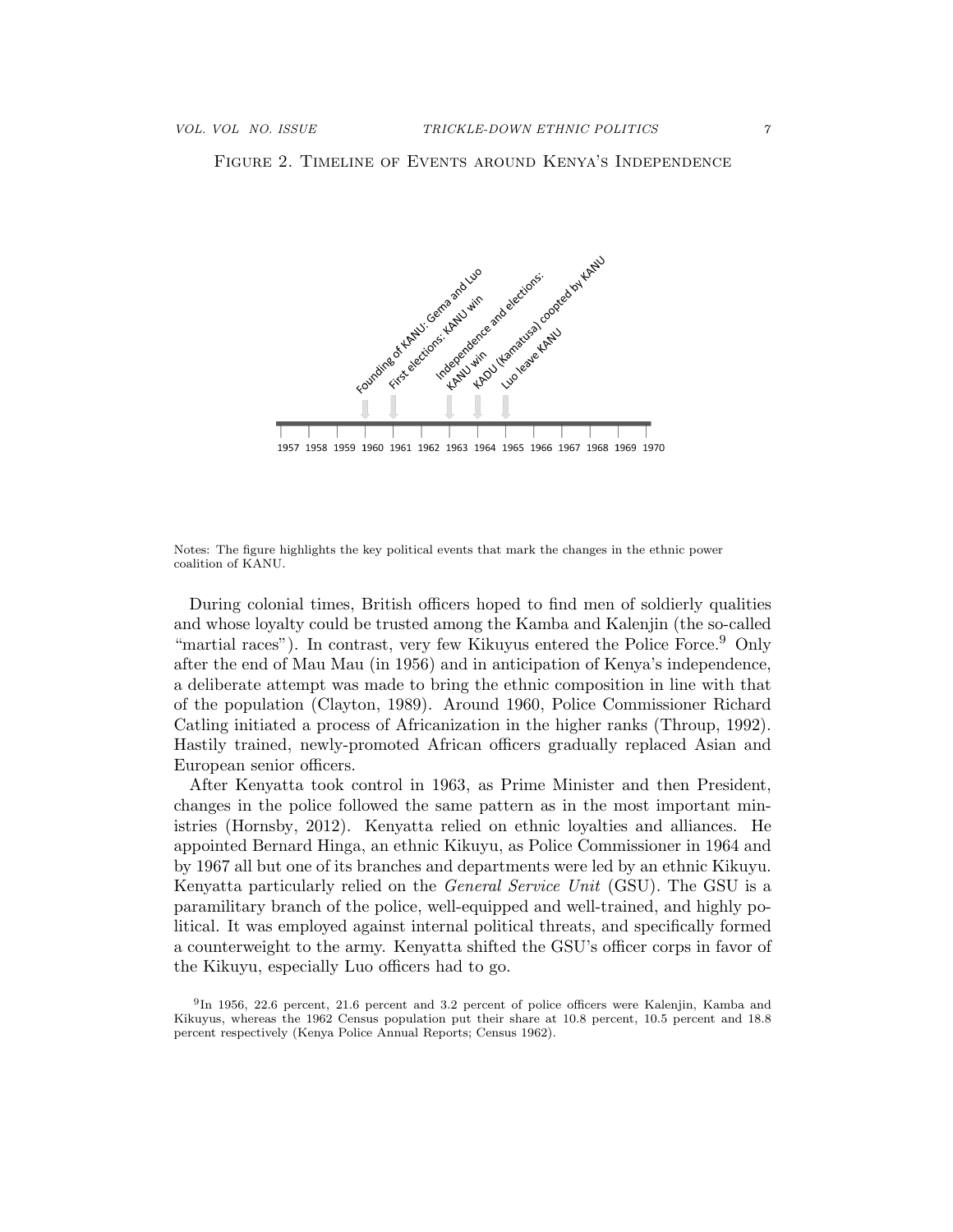The geographical organization followed a fourfold hierarchy with the headquarter in Nairobi, then police divisions, stations, and finally, police posts that could be as small as a road block. The Kenya Police was not evenly or equally distributed. Reflecting longstanding colonial interests, the police was heavily concentrated in the urban commercial and European residential areas. They also served the "White Highlands", where Europeans owned farms. In 1957, as a legacy of Mau Mau, the police was also well presented in Kikuyu and the bordering Kalenjin areas (Throup, 1992). With the end of violence, however, the number of police posts were reduced in those areas. The majority of African rural areas in contrast were under-served.<sup>10</sup> After independence the policing network expanded, particularly to African areas.

### II. Data and Measurements

### A. Collection and Sampling

Our primary data source are the Kenya Police Service Registers. These service records contain systematic and comprehensive information about a police officer over the full length of his career. In particular, the service registers recorded personal details at recruitment (name, ethnicity, height, place of birth and residence), any training beyond the obligatory six months, names of divisions at which the police officer served with dates of transfers, any misconducts/commendations and corresponding punishments/rewards, promotions/demotions and particulars of discharge (date, reason, overall conduct).

These personnel files are from non-active police officers and were sorted out for destruction in 2009. Awaiting appraisal by the Kenya National Archives the files were dumped in a depot at the outskirts of Nairobi. The files did not follow any obvious order and leaks in the roof destroyed a good share of the records. Our sampling strategy was to collect all readable registers of African police officers, with the exception of police officers of Kamba ethnic origin recruited before 1950, whom we deliberately undersampled as they were numerous in the Police Force before  $1950<sup>11</sup>$  We checked whether the ethnic composition, the organizational structure (units, provinces), and the prevalence of dismissals in our sample follow the official statistics reported in the Kenya Police Annual Reports and the Statistical Abstracts. With the exception of the Kamba before 1950, there is a very strong agreement between the sources.<sup>12</sup> We are therefore confident that our sample is largely representative of the Kenya Police Force, especially for the

<sup>&</sup>lt;sup>10</sup>African reserves were originally policed by the "Administration Police", which dealt with offenses against district council by-laws and customary law. The Kenya Police dealt with offenses against the Penal Code and general legislation (TNA CO1037/41).

<sup>&</sup>lt;sup>11</sup>It was easy to identify the year of recruitment as the color of the service registers turned from blue to red in the 1950s.

 $12$ Figures A.2, A.3 and A.4 show these comparisons. The Kamba undersampling is visible in Figure A.2, while different reporting of "others" is probably due to differences in categorization of smaller groups. The administrative data on the ethnic composition ends in 1962.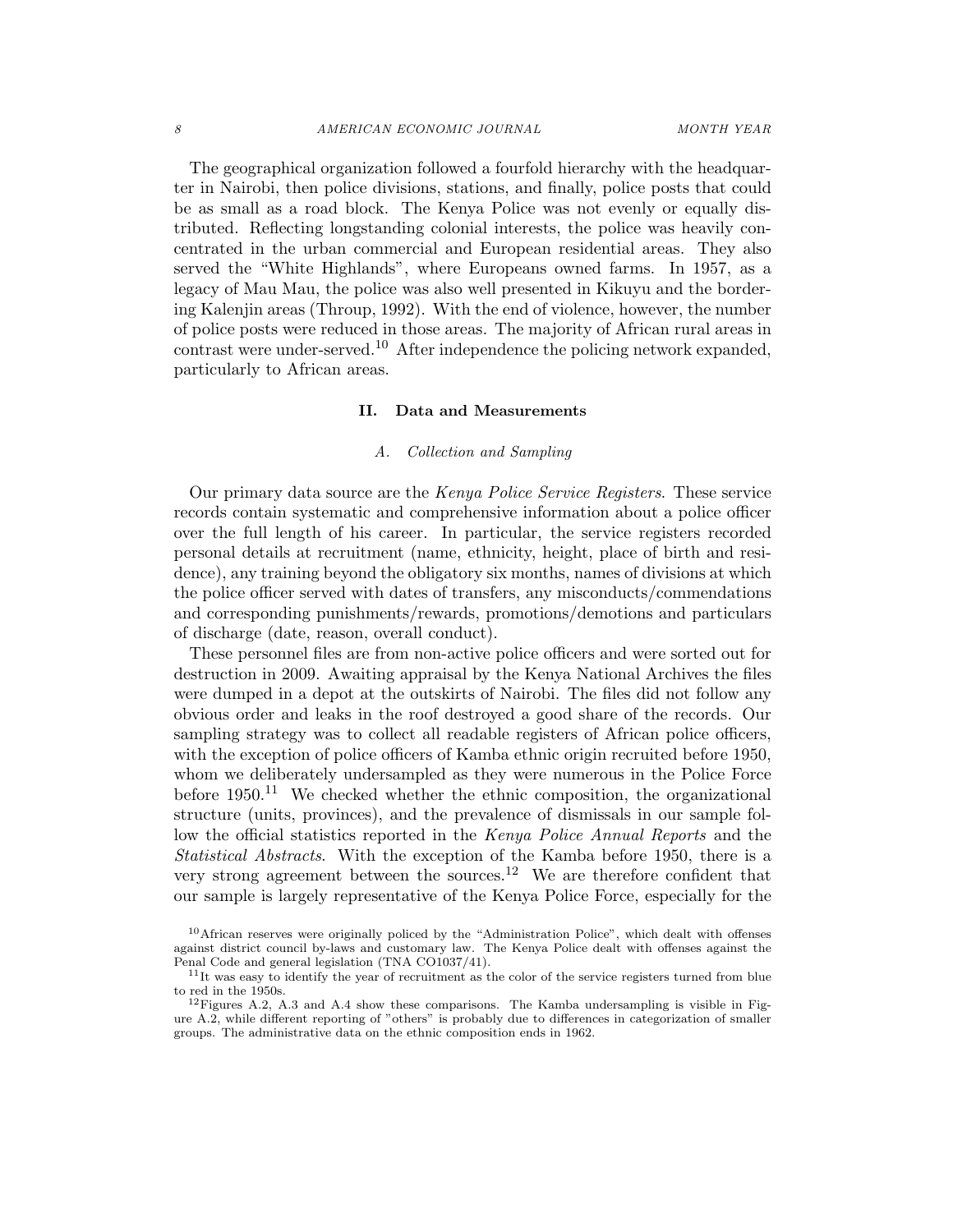time period we focus on. The attained sampling rate is about 1:4 throughout the 1957-1970 period (see Appendix Figures A.1 and A.3).<sup>13</sup>

For our purposes, we bring the data into a police officer - service year panel structure. Our panel has 6,784 policemen doing their service between 1957 and  $1970<sup>14</sup>$  We choose 1957 as the starting point of our conduct sample, as it is the first year after the end of the Mau Mau uprising.<sup>15</sup> This sample still includes four years of data before the 1961 elections that made the KANU party Kenya's dominant political force. Our sample stops in 1970, as we do not have any records of policemen entering service after this year.

#### B. Measurement

For each police officer, we know the dates of entry and exit, family background, ethnic group,<sup>16</sup> education, place of birth, a full promotion record, assignment history, acts of misconduct, punishment for misconduct, good behavior, training undertaken, rewards for good performance, and the character assessment on discharge. Among these variables, the richest information is contained in the conduct and punishment variables.<sup>17</sup> These cover an extremely wide range of misbehavior by policemen, and are recorded at relatively high frequency and great detail. We observe 11,406 offenses in our sample of 44,689 officer-years. One officer, for example, is reported to have stolen a "leopard's skin". We assign these acts of misconduct to a limited number of categories. The most common offenses are failure to attend duty and absence without leave (36 percent), drunkenness (10 percent), being dirty (8 percent), disobedience (8 percent), falling asleep on duty (4 percent), and allowing prisoners to escape (3 percent). 63 percent of policemen commit at least one offense. In the main specifications, we rely on a binary offense

<sup>13</sup>Weighting Kamba officers in our sample to correct for undersampling does not change our main result, see Appendix Table B.7.

<sup>14</sup>Policemen enter our sample after the typical training period of six months, or their "promotion" from recruit to constable – whichever occurred earlier.

<sup>15</sup>We do not include the period of the Mau Mau rebellion in the main analysis, because we do not think that it is a valid baseline to compare the rise of ethnic politics to. Policing tasks were very different in nature, in particular in regions affected by the conflict (Throup, 1992).

 $16\,\text{We code and standardize ethnic groups as follows. We combine Kikuyu, Embu, Meru into "Gema".}$ We defined the Kalenjin (any of the subgroups of Cherangani, Keiyo, Kipsigis, Marakwet, Nandi, Ndorobo, Pokot, Sabaot, Tugen), Maasai, Turkana, Samburu as "Kamatusa". We then have the Kamba, Kisii, Kuria, Abaluhya, Luo, Mijikenda and Somali as relevant players. We grouped all other ethnic groups into one residual category.

<sup>17</sup>Rules and procedures are laid down in Ordinance No. 79 of 1948 "An Ordinance to Provide for the Organization, Discipline, Powers and Duties of the Police Force" (subsequent amendments did not make substantial changes). Oversight of discipline was strictly hierarchical. "Superior officers" (ranks above assistant superintendent) investigated cases of misconduct and if they found officers guilty imposed punishments. To an overwhelming degree the Police Force (and our sample) consisted of "subordinate officers" such as constables, corporals and sergeants. Article 41 lists 44 categories of offenses; Article 43 lists the punishments ranging from reprimands, fines, withdrawal of efficiency allowances, extra drills, confinement to barracks to demotion. Harsher sentences including dismissals could be imposed by the Police Commissioner. Officers had the right to appeal. We do not have information about who provided the evidence or accusation. Many offenses such as absenteeism and disobedience are internal and would let us assume that evidence was put forward by higher ranked officers within the police. Veteran police officers confirmed this in our interviews.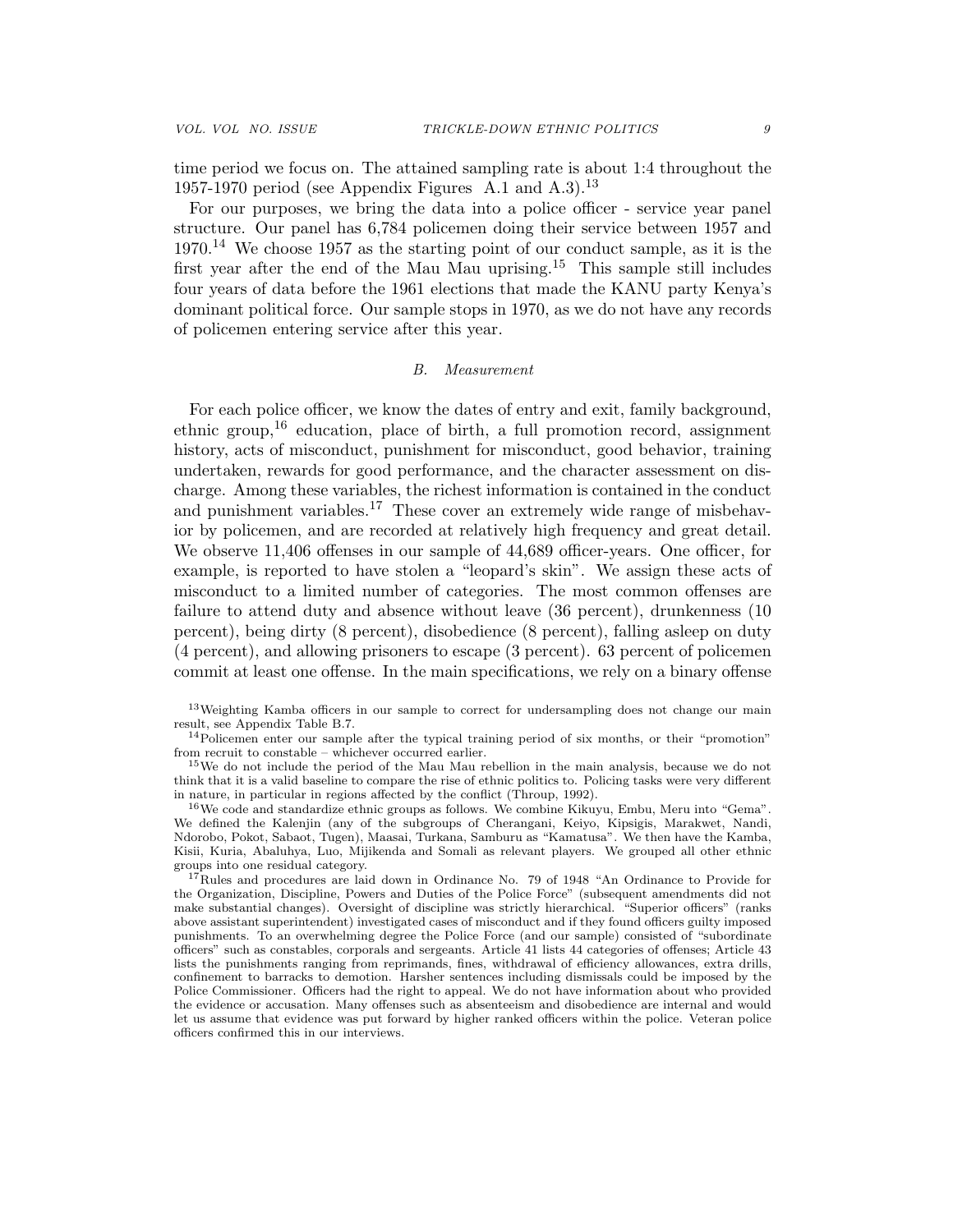variable, indicating whether an individual has committed any offenses in a given year. This annual offense probability is around 20 percent.

Table 1 presents summary statistics for key variables. About 17 percent of officers were stationed in regions where their own ethnicity is the largest group (i.e., their ethnic homelands). About 33 percent of policemen signed their booklet, whereas the remaining officers provided just a thumbprint. Formal education is limited, with only about 30 percent having any formal education. The rank of every policeman is summarized on a 0 to 3 scale, where 0 corresponds to constables and recruits; 1 to corporals; 2 to sergeants; and 3 to inspectors and above. The average rank is close to 0. The service registers also provide a character assessment at discharge, ranging from "Bad" to "Exemplary", which we code on a scale between 0 and 4, where the sample mean is around 2.

Acts of misconduct can be fined, and conditional on committing an offense the average fine in our sample is about 16 Kenyan Shilling. Fines are by far the most common form of punishment, and imposed in 77 percent of offenses. In another 10 percent of cases the offense is punished in another way, for example with drills, hard labor, suspension, or in extreme cases detention. Not included in this punishment dummy are mere "reprimands", which are the only punishment in about 13 percent of offenses.

#### III. Empirical Strategy

#### A. Identifying the KANU Treatment Effect

Our paper studies how the behavior of policemen changes when their co-ethnics hold political power. The empirical strategy exploit three shocks to political power: (1) KANU winning Kenya's first multi-party elections in 1961, bringing the Luo and Gema (led by the Kikuyu) to power; (2) KANU absorbing the Kamatusa alliance (headed by the Kalenjin) in 1964, and (3) the Luo leaving KANU in 1965. As different groups gain and lose political power at different points in time, our main treatment varies across time and ethnic groups. Intuitively, our approach amounts to a difference-in-difference strategy, in which we compare an ethnic group that gains power through KANU to a group that does not, and time periods during which this group is in power to when it is out of power. As three groups (Gema, Kamatusa, and the Luo) gain or lose power at three different points in time (1961, 1964, and 1965), we pool three difference-in-difference estimators in our main specification:

Offensei,e,t = β ∗ KANU power (1) i,e,t + γXi,e,t + δ<sup>e</sup> + λ<sup>t</sup> + i,e,t

The dependent variable is an indicator of whether policeman  $i$ , of ethnic group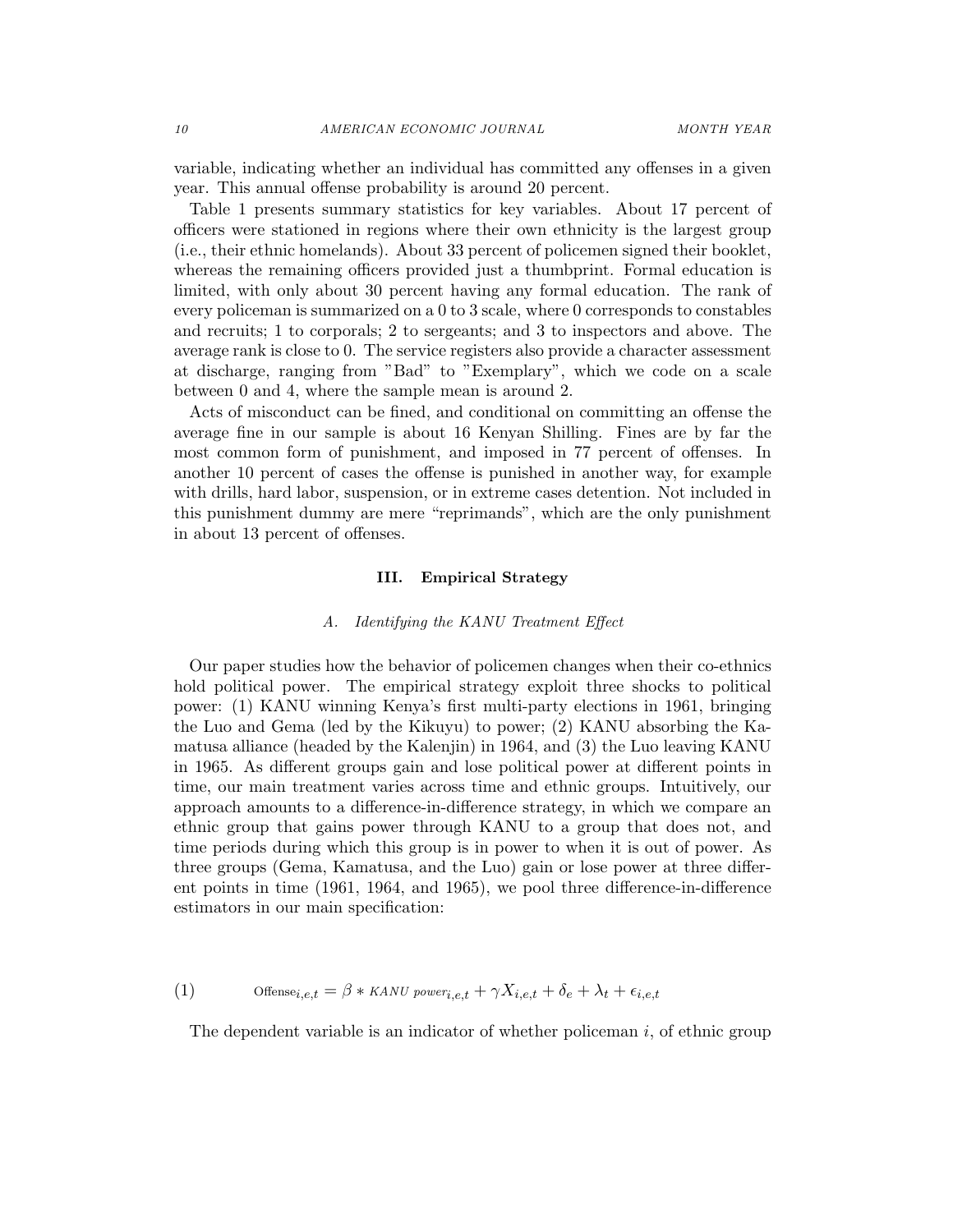|                                                                               | Mean  | Standard deviation | Observations |
|-------------------------------------------------------------------------------|-------|--------------------|--------------|
| Police officer's conduct                                                      |       |                    |              |
| Offense $(0-1)$                                                               | 0.192 | 0.394              | 44,689       |
| Absent $(0-1)$                                                                | 0.077 | 0.267              | 44,689       |
| Drunk $(0-1)$                                                                 | 0.024 | 0.153              | 44,689       |
| Dirty or untidy $(0-1)$                                                       | 0.019 | 0.135              | 44,689       |
| Disobedient $(0-1)$                                                           | 0.020 | 0.140              | 44,689       |
| Serious offense $(0-1)$                                                       | 0.021 | 0.144              | 44,689       |
| Commendable behavior $(0-1)$                                                  | 0.004 | 0.066              | 44,689       |
| Number of offenses                                                            | 0.255 | 0.604              | 44,689       |
| Police officer's ethnic group                                                 |       |                    |              |
| Gema $(0-1)$                                                                  | 0.208 | 0.406              | 44,689       |
| Kamatusa $(0-1)$                                                              | 0.292 | 0.454              | 44,689       |
| Luo $(0-1)$                                                                   | 0.078 | 0.268              | 44,689       |
| KANU $(0-1)$                                                                  | 0.409 | 0.492              | 44,689       |
| Kikuyu $(0-1)$                                                                | 0.132 | 0.338              | 44,689       |
| Kalenjin $(0-1)$                                                              | 0.222 | 0.415              | 44,689       |
| Police officer's ethnic group and characteristics of division where stationed |       |                    |              |
| Stationed in ethnic homeland (0-1)                                            | 0.170 | 0.376              | 41,449       |
| Stationed in district of birth $(0-1)$                                        | 0.092 | 0.289              | 39,653       |
| Share of co-ethnics in division                                               | 0.146 | 0.110              | 41,449       |
| Share of co-ethnics in higher ranks                                           | 0.146 | 0.148              | 41,415       |
| Other background characteristics                                              |       |                    |              |
| Literate (signed booklet) $(0-1)$                                             | 0.327 | 0.469              | 38,917       |
| Any education $(0-1)$                                                         | 0.307 | 0.461              | 44,689       |
| Tenure                                                                        | 7.318 | 5.597              | 44,689       |
| Rank index $(0-3)$                                                            | 0.179 | 0.492              | 44,689       |
| Character assessment at discharge $(0-4)$                                     | 2.337 | 0.993              | 37,969       |
| <b>Promotion and Punishment</b>                                               |       |                    |              |
| Promotion $(0-1)$                                                             | 0.016 | 0.125              | 44,689       |
| Dismissal $(0-1)$                                                             | 0.031 | 0.174              | 38,427       |
| Resignation $(0-1)$                                                           | 0.022 | 0.147              | 38,427       |
| Fine (Ksh)                                                                    | 16.34 | 21.91              | 8,561        |
| Any fine $(0-1)$                                                              | 0.767 | 0.424              | 8,561        |
| Any punishment $(0-1)$                                                        | 0.871 | 0.334              | 8,561        |

TABLE 1-SUMMARY STATISTICS

Notes: This table presents summary statistics for the individual-year panel of 6,784 police officers serving between 1957 and 1970. The offense variables take value 1 if the policeman was found guilty of that offense at least once in that year. Serious offense includes fighting, assaults, theft, discharging a rifle, allowing a prisoner to escape, corruption, and creating a disturbance. Gema (Kamatusa) is a dummy variable indicating whether the policeman's ethnic group belongs to either Kikuyu, Embu, or Meru (Kalenjin, Maasai, Turkana, or Samburu). KANU is a time-varying dummy variable indicating whether the policeman's ethnic group was represented in the KANU party. Stationed in ethnic homeland/home district is a dummy based on the location of an officer's division and his ethnicity/ district of birth. Share of an ethnicity in higher ranks measures the proportion of senior officers (corporal or above) in the division who share the officer's ethnicity. Literate is approximated by whether the individual has signed his service register versus given a thumbprint. Any education refers to attendance of formal schooling. Tenure measures the number of years in service. The rank index takes the values 0, 1, 2, 3 for a constable, corporal, sergeant and inspector or above, respectively. Fines and punishment are conditional on committing an offense.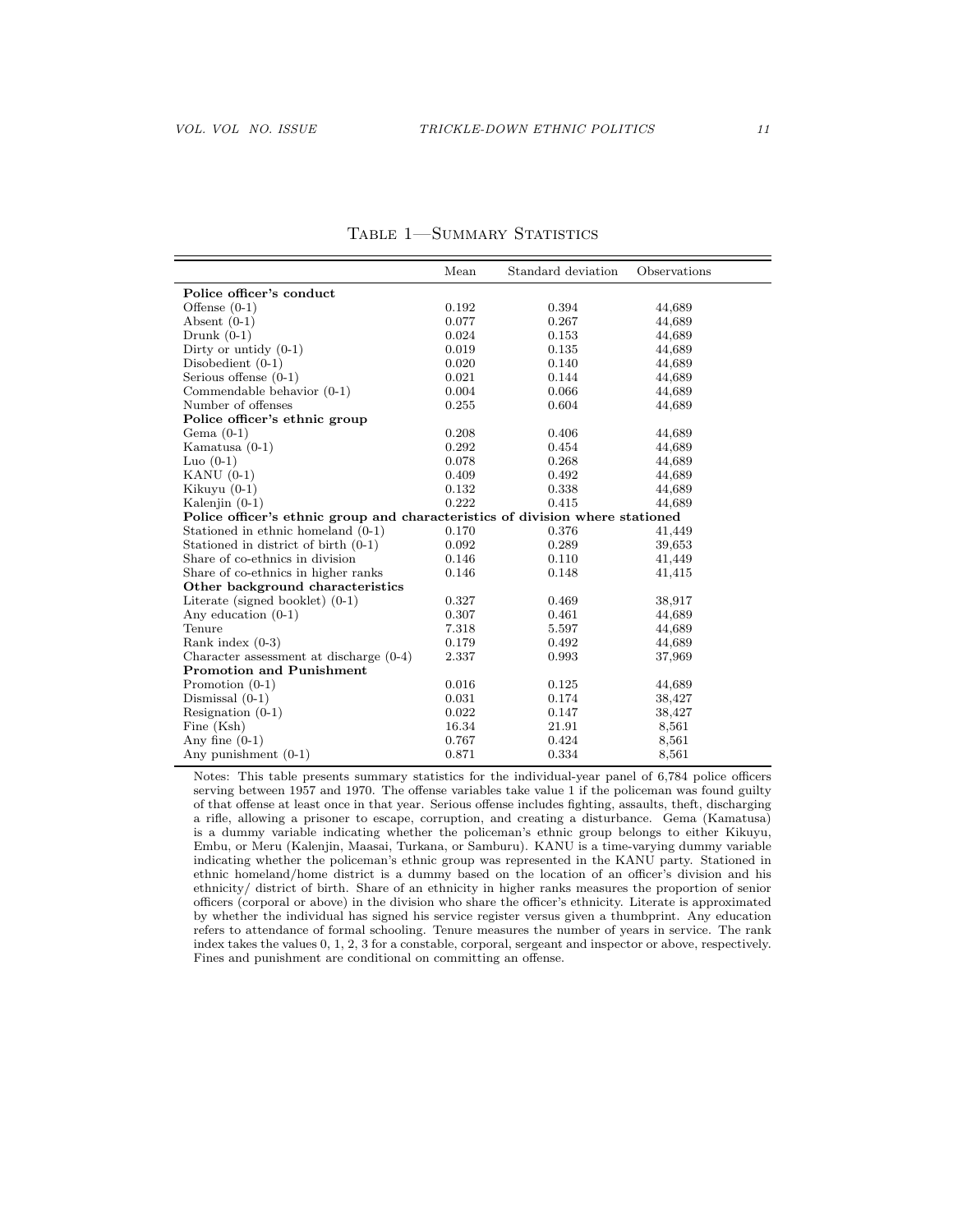e, commits an offense in year  $t^{18}$ . For the main results, we rely on a binary offense measure, for which effects are more precisely estimated than for offense counts.<sup>19</sup> KANU power<sub>i.e.t</sub> is a dummy equal to one if a policeman's ethnic group is part of KANU and holds political power. It is equal to 1 for the Gema from 1961 onwards, for the Luo between 1961-1965, and for the Kamatusa after 1964.

In our sample, policemen enter and leave on a rolling basis. Hence, our first specification does not allow us to identify whether differences in the offense probabilities of KANU policemen are driven by changing behavior of existing policemen or by selective entry and exit of policemen. Evidence on behavioral change comes from the inclusion of individual fixed effects  $\kappa_i$  in our main specification. The corresponding specification becomes:

Offensei,e,t = β ∗ KANU power (2) i,e,t + κ<sup>i</sup> + i,e,t

In this approach, the estimation of  $\beta$  relies on individuals who served during both regimes: before and while (and/or after) their ethnic group had political power.<sup>20</sup> Causal identification of the difference-in-difference coefficient  $\beta$  requires a common trend assumption: i.e., in the absence of political changes, KANU policemen would have followed the same trends as the other ethnic groups. Figure 3 provides evidence in support of this assumption. It will be corroborated further through a series of placebo tests in which we will shift the treatment one to three years forward.

To study the mechanisms underlying our main effect  $\beta$ , we can test whether the treatment effect is stronger for policemen with particular characteristics, like serving in one's ethnic homeland, belonging to the dominant ethnic group at the police division level, rank, and literacy status. We denote such characteristics as  $X_{i,e,t}$ , and add an interaction term to our main specification:

(3) 
$$
\text{Offense}_{i,e,t} = \beta * \text{KANU power}_{i,e,t} + \phi * \text{KANU power}_{i,e,t} * X_{i,e,t} + X_{i,e,t} * \lambda_t + \gamma * X_{i,e,t} * \text{KANU ethnic}_e + \kappa_i + \epsilon_{i,e,t}
$$

 $\phi$  measures the differential effect of KANU power depending on the level of the characteristic  $X_{i,e,t}$ . Identification of  $\phi$  is challenging, because the interaction term risks picking up general time-varying or ethnicity-specific effects of  $X_{i,e,t}$ .

<sup>&</sup>lt;sup>18</sup>The first and last calendar years of service can be incomplete. We control for the share of the year served to account for the mechanical relationship between the time served and the probability of offending in that year. Main results without this control are reported in Table B.6 and are very similar. <sup>19</sup>The main result by ethnic group for offense counts are reported in Appendix Table B.3.

<sup>20</sup>It is natural to restrict the analysis to a balanced panel of policemen in this case, even though the resulting sample of policemen is not randomly selected. In the result tables, we report the findings of fixed effects models for both the full sample and a balanced panel.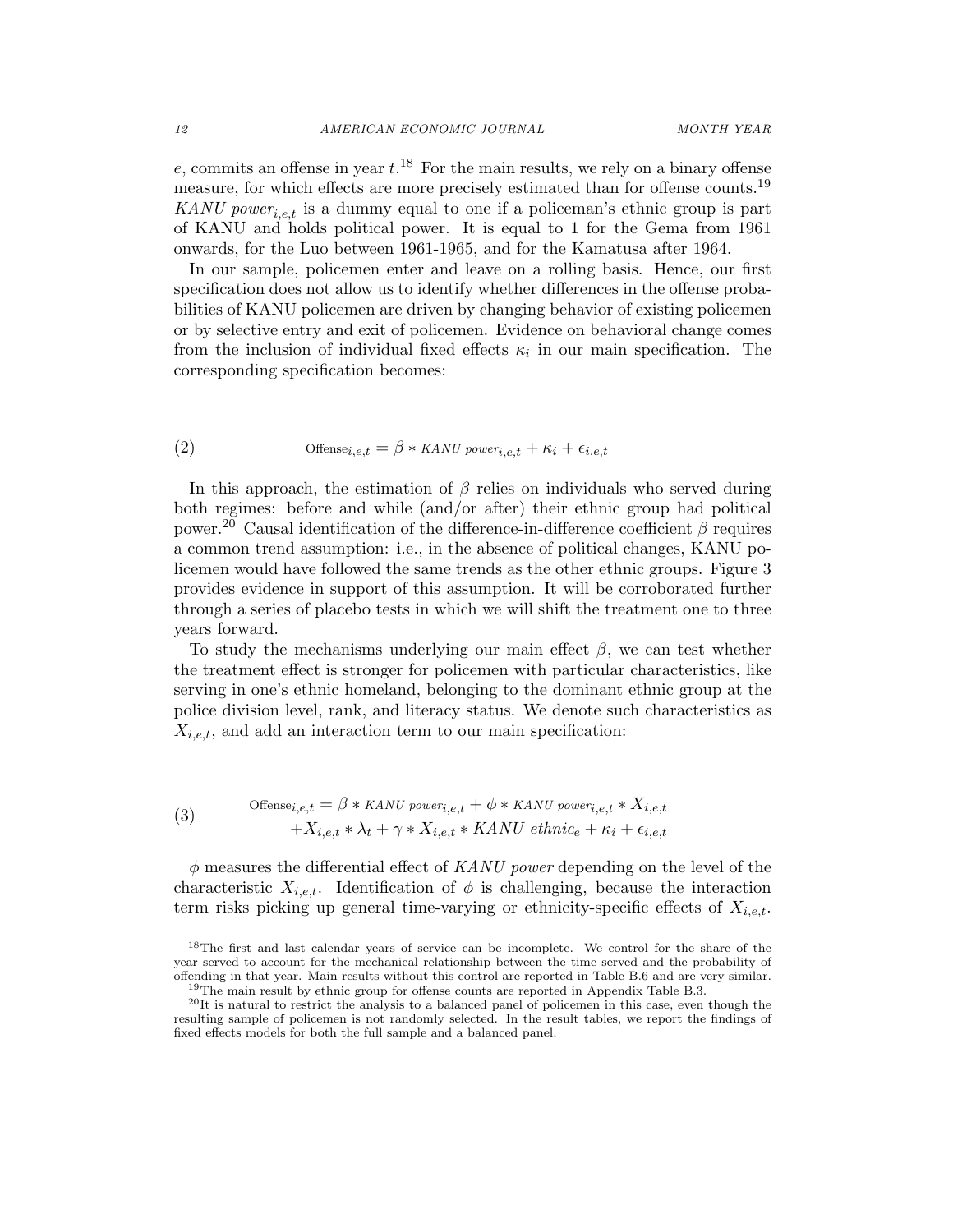For example,  $X_{i,e,t}$  is a dummy for serving in one's home region, the estimation of  $\phi$  would be biased if i) Gema officers generally perform worse in their homeland (even before KANU holds political power), or ii) police officers regardless their ethnicity perform increasingly worse in their homeland over time. Therefore, it is important to control flexibly for heterogenous effects of the characteristics  $X_{i,e,t}$ . Time-varying effects of  $X_{i,e,t}$  are captured by  $\lambda_t$ . The coefficient  $\gamma$  captures the time-invariant differential effect of  $X_{i,e,t}$  for the three ethnic groups that were part of KANU (Luo, Kamatusa, and Gema, which we indicate with a dummy KANU ethnic<sub>e</sub>).<sup>21</sup> This flexible control strategy also allows us to test whether these characteristics mediate the treatment effect. For example, the assignment of particular groups to their homelands could respond to the treatment. It also helps us to rule out time-varying effects that lead to violations of the common trend assumption. For example, KANU officers could be more educated, and educated policemen could become less well-behaved after independence, regardless of political power. This concern is relevant, because certain socio-economic differences between ethnic groups existed before  $1961<sup>22</sup>$ 

## B. Reporting concerns

Our reliance on reported rather than independently observed offenses has obvious limitations. It is conceivable that the recording of offenses for politically powerful ethnic groups changes even if actual behavior remains unaltered. While we cannot rule out such a reporting effect a priori, a number of factors support our interpretation of the recorded offenses as a reflection of actual behavior.

- 1) The registers were kept for internal use only. Interviews with retired police officers confirmed that record keeping had been accurate and complete.
- 2) The most senior police officers (who were often European, even after independence) had built up their careers during the colonial period, which ensured consistency in administrative records and reporting practices.
- 3) Systematic misreporting for particular ethnic groups has to be implemented by senior officers, but we find no evidence that the ethnic composition of the senior officer corps matters for the misbehavior we document.
- 4) One would expect reporting bias in the direction that politically powerful groups have less recorded offenses for the same behavior. Our findings go in the opposite direction: KANU policemen have more recorded offenses.
- 5) There is a certain discretion in how to punish a given offense: fines of varying amounts, dismissal, or delayed promotion. Punishments offer a

<sup>&</sup>lt;sup>21</sup>Note that we can only estimate  $\gamma$  for time-varying characteristics  $X_{i,e,t}$ , as time-invariant characteristics like literacy would be absorbed by the individual fixed effects.

<sup>&</sup>lt;sup>22</sup>In Appendix Table B.1 we show that before 1961 KANU officers differed significantly from other ethnic groups.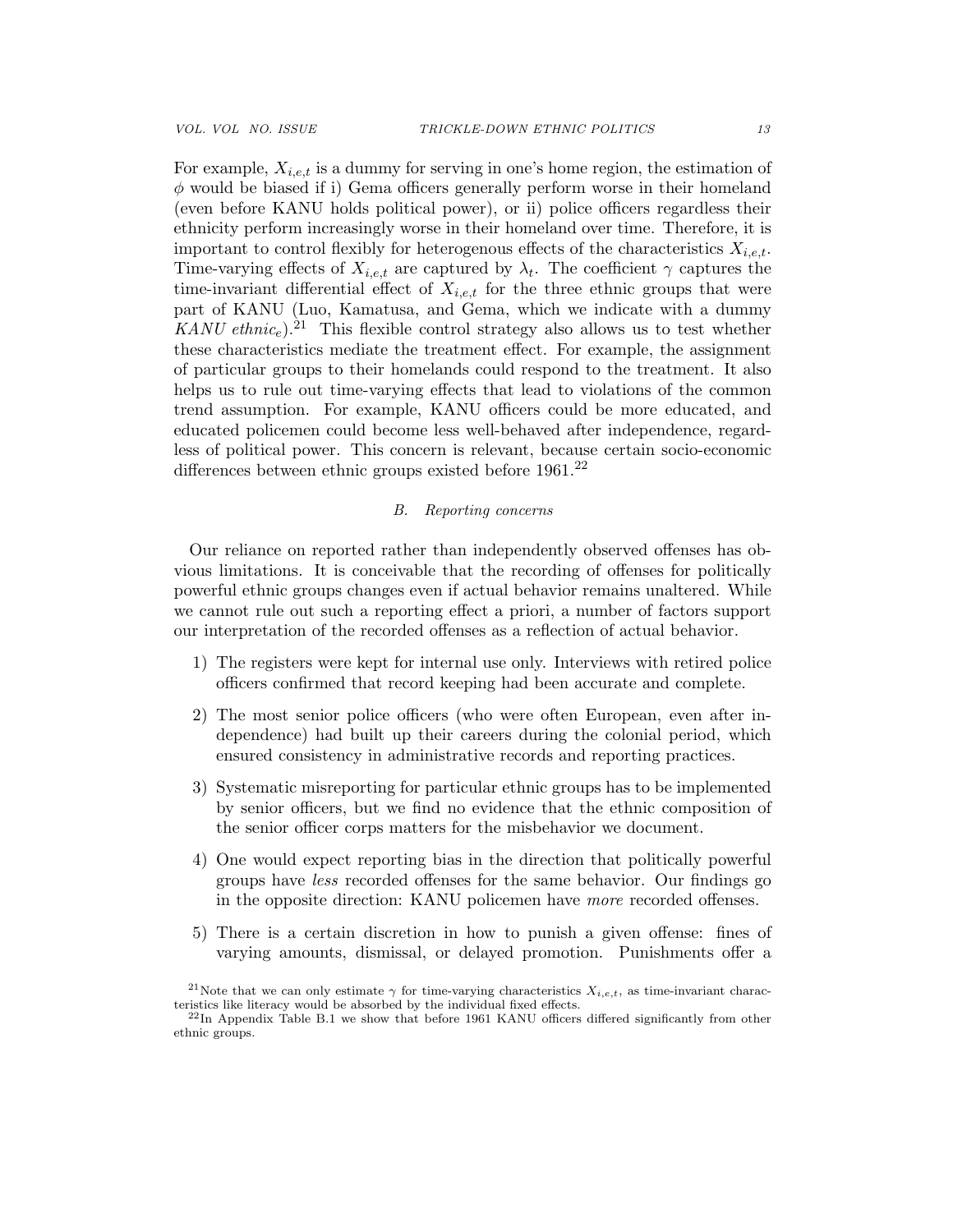more effective and powerful instrument for ethnic discrimination. However, we do not find a differential treatment in punishments.

6) We can break down the offenses, and compare results for more objective offenses (like absenteeism and drunkenness), and more subjective offenses. Our results are strongest for objective offenses. Similarly, we do not find evidence of differential "commendable behavior", which arguably is even more at the discretion of senior officers.

The results referred to in this list are discussed in detail in subsequent sections. Taken together, we think our findings are inconsistent with a view that systematic misreporting generated differential misconduct for KANU policemen.

#### IV. Main Results

Figure 3 shows the annual offense probability of KANU officers, non-KANU officers, and the difference together with its 95 percent confidence interval. It nicely illustrates our main result. The top left graph shows the pattern for the Gema, the top right for the Kamatusa, the bottom left for the Luo, and the bottom right for all KANU (i.e., Gema, Kamatusa, and Luo) officers. The dashed vertical lines separate the time periods in which an ethnic group holds to power through KANU, from periods out of power. Between 1957 and the first election in 1961, differences in offense probability between ethnic groups are statistically indistinguishable from and close to zero. After the first election, the difference in offense rates in the Gema, Luo and KANU graphs are greater than zero and the confidence interval includes zero only at the margin. We see a similar pattern for Kamatusa officers: once KANU absorbed KADU in 1964, their offense probability increases compared to non-KANU officers. This difference persists throughout the time period, with the 95 percent confidence interval including zero only at the margin. Moreover, we see a reversal of the pattern when an officer's ethnic group leaves power: the difference in offense probability between Luo and non-KANU officers becomes negative and statistically indistinguishable from zero after 1965. The difference in offense probabilities is substantively meaningful. While the average offense likelihood of all police officers increases after the first election, the increase for KANU officers is considerably larger. Between 1961 and 1970 the probability of a non-KANU officer committing at least one offense in a given year increased from 14 percent to 21 percent per year (i.e., a 40 percent increase), whereas the likelihood of a KANU officer committing at least one offense in a given year rises from 15 percent to 25 percent (i.e., a 67 percent increase) during the same time period.

In Table 2, we move beyond the graphical analysis and employ the regression framework specified in the previous section. KANU power is a time-varying dummy variable indicating when officers belong to an ethnic group that is in power through KANU. Column 1 presents the results from a simple linear probability model including only year fixed effects and a control for the share of the year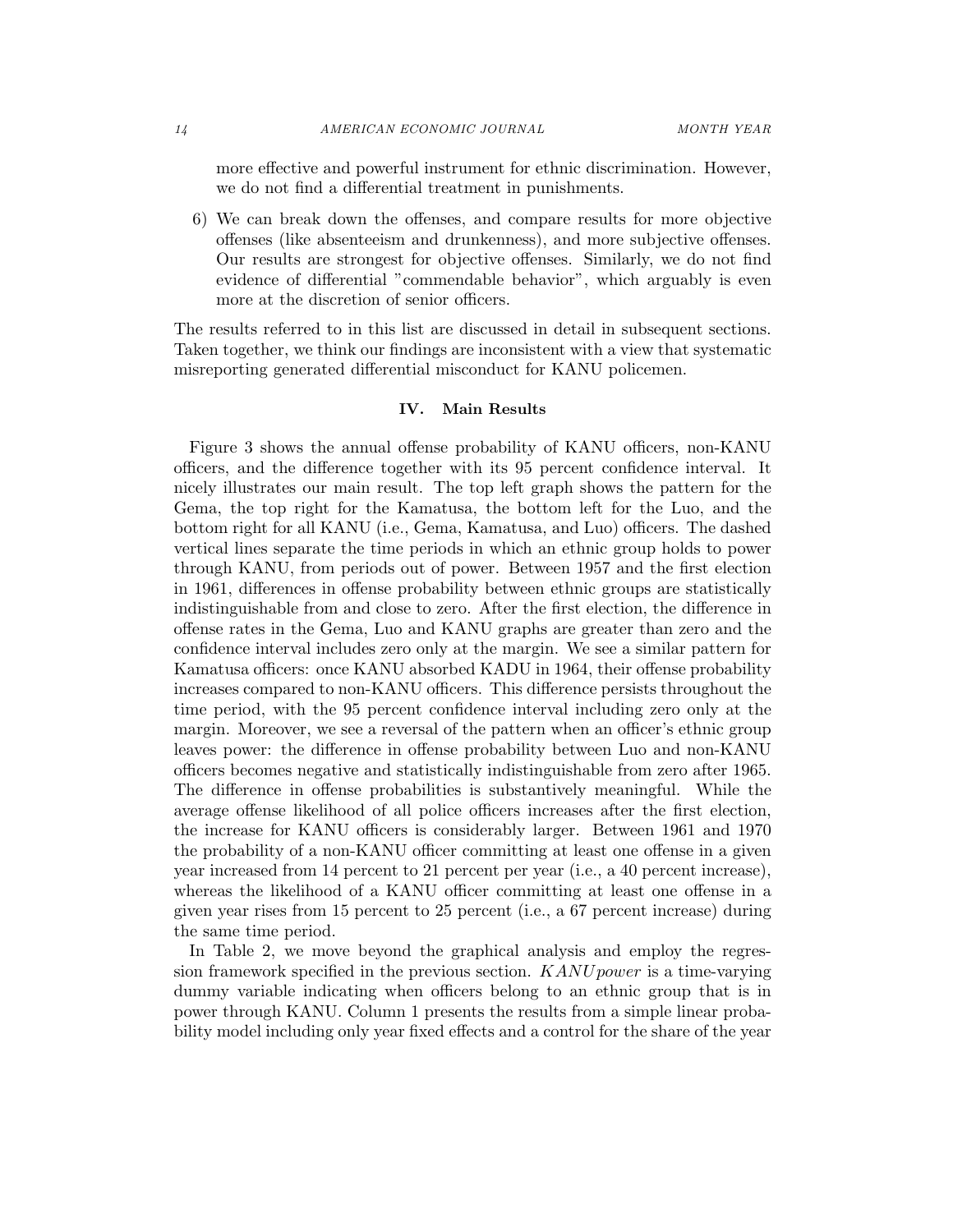

Figure 3. Offense Probability of KANU Groups and Other Ethnici-**TIES** 

Notes: This figure plots the offense probability of police officers, split by ethnic groups affiliated versus not affiliated with KANU, and the difference between those groups. The top left graph focuses on the Gema alliance, which came to power in 1961 and remained in power throughout. The top right graph focuses on the Kamatusa alliance, which joined KANU in 1964; the bottom left graph concentrates on the Luo, which were part of KANU between 1961-1965. "Never KANU" includes officers of ethnic groups that were never part of KANU, that is excluding the Gema, Kamatusa, and Luo throughout 1957-1970. The graph at the bottom right focuses on KANU as a whole. "KANU" is a time varying variable including officers of ethnic groups affiliated with KANU in a given year, and "Non-KANU" includes officers of ethnic groups that were not part of KANU in that year.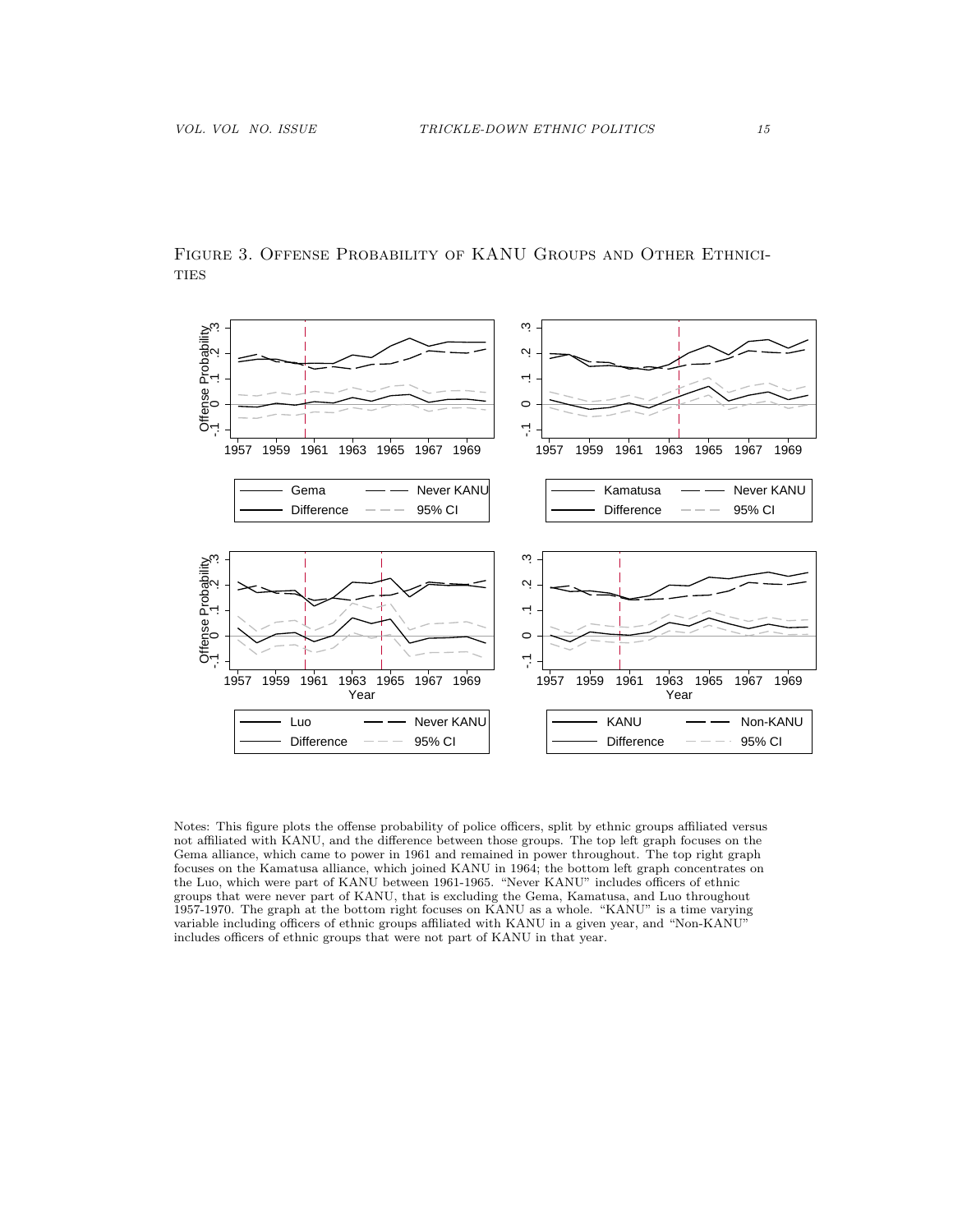|                 | $\left( 1\right)$ | $\left( 2\right)$ | $\left( 3\right)$ | $\left( 4\right)$ | $\left( 5\right)$ |
|-----------------|-------------------|-------------------|-------------------|-------------------|-------------------|
| KANU ethnic     | 0.002             |                   |                   |                   |                   |
|                 | (0.006)           |                   |                   |                   |                   |
| KANU power      | 0.038             | 0.035             | 0.028             | 0.033             | 0.027             |
|                 | (0.007)           | (0.007)           | (0.008)           | (0.010)           | (0.011)           |
| Ethnic Group FE | No                | Yes               | Yes               | Yes               | Yes               |
| Individual FE   | No                | No                | Yes               | Yes               | Yes               |
| Sample          | Full              | Full              | Full              | Stacked           | Balanced          |
| Observations    | 44689             | 44689             | 44689             | 18567             | 13266             |
| Clusters        | 6784              | 6784              | 6784              | 2053              | 1206              |

| TABLE 2—DIFFERENCE IN OFFENSE PROBABILITIES BETWEEN KANU AND |  |  |  |
|--------------------------------------------------------------|--|--|--|
| NON-KANU OFFICERS                                            |  |  |  |

Notes: This table reports the effect of a policeman's ethnic affiliation with KANU on offense probabilities. The dependent variable is an indicator for any offense committed by a policeman in a given year. KANU ethnic is a time invariant dummy variable taking the value 1 for ethnic groups that were part of KANU (Luo, Kamatusa, and Gema). KANU power is a time varying variable that switches to 1 for the Gema in 1961, for the Luo between 1961-1965, and for the Kamatusa after 1964. The 'full' panel (Columns 1-3) includes all policemen in the sample serving between 1957 and 1970. The 'stacked' panel (Column 4) takes the union of four balanced panels around each transition: [1958,1968] for the Gema and Luo transition in 1961; [1962,1968] for the Kamatusa transition in 1964; and [1964,1968] for the Luo transition in 1965. The balanced panel (Column 5) takes all policemen serving continuously between 1958 and 1968. All regressions include year fixed effects, and control for the share of the year served. Standard errors are clustered at the individual level.

TABLE 3-PLACEBO REGRESSIONS (FULL SAMPLE)

|                            |         | Offense  |         |
|----------------------------|---------|----------|---------|
|                            | (1)     | (2)      | (3)     |
| KANU power                 | 0.028   | 0.028    | 0.030   |
|                            | (0.009) | (0.010)  | (0.011) |
| KANU power                 | 0.000   |          |         |
| $(1$ year forward)         | (0.012) |          |         |
| KANU power                 |         | $-0.001$ |         |
| $(2 \text{ year forward})$ |         | (0.010)  |         |
| KANU power                 |         |          | 0.003   |
| (3 year forward)           |         |          | (0.010) |
| Observations               | 44689   | 44689    | 44689   |
| Clusters                   | 6784    | 6784     | 6784    |
| Wald Test                  | 0.028   | 0.028    | 0.027   |
| KANU power - Placebo       | (0.012) | (0.010)  | (0.009) |

Notes: This table presents the results from placebo regression models for the full individualyear panel data of policemen serving between 1957 and 1970. The dependent variable is an indicator for any offense committed by a policeman in a given year. The placebo terms shift the KANU power variable 1, 2 and 3 years forward. KANU power is a time varying variable that switches to 1 for the Gema in 1961, for the Luo between 1961-1965, and for the Kamatusa after 1964. Additional placebo results are reported in tables B.4 and B.5. All regressions include year and individual fixed effects, and control for share of the year served. Standard errors are clustered at the individual level.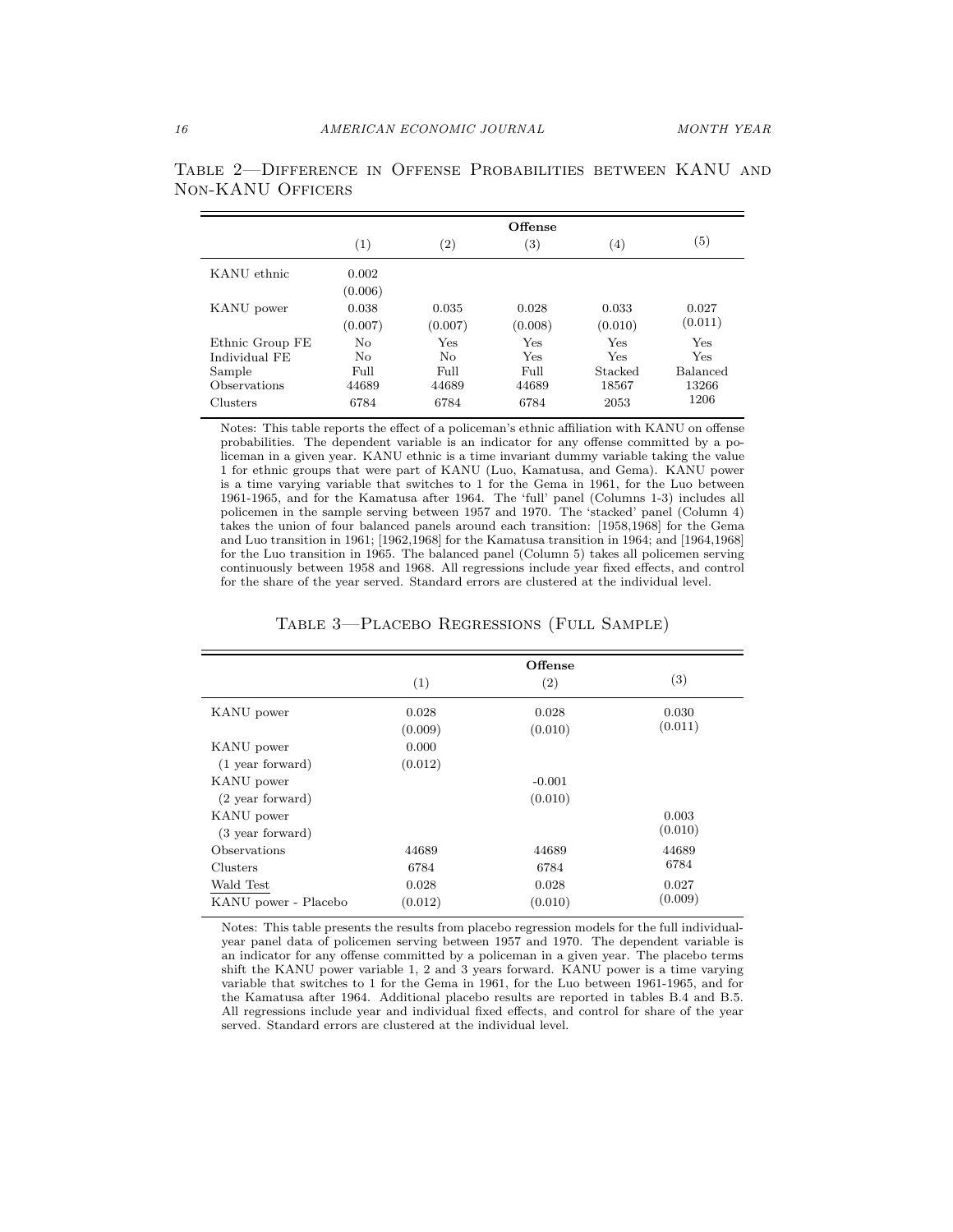# Table 4—Difference in Offense Probabilities by Ethnic Groups Within KANU

|                                                                   |              |              | Offense         |                 |                     |  |  |
|-------------------------------------------------------------------|--------------|--------------|-----------------|-----------------|---------------------|--|--|
|                                                                   | (1)          | (2)          | (3)             | (4)             | (5)                 |  |  |
| Gema (excluding Kamatusa and Luo from the sample)                 |              |              |                 |                 |                     |  |  |
| Gema $\times$ Post 61                                             | 0.032        | 0.050        | 0.051           | 0.051           |                     |  |  |
|                                                                   | (0.017)      | (0.023)      | (0.023)         | (0.023)         |                     |  |  |
| Time Period                                                       | [1957, 1970] | [1958, 1968] | [1958, 1968]    | [1958, 1968]    |                     |  |  |
| Sample                                                            | Full         | Stacked      | Balanced        | Balanced        |                     |  |  |
| Observations                                                      | 28134        | 11700        | 8503            | 8503            |                     |  |  |
| Clusters                                                          | 4358         | 1298         | 773             | 773             |                     |  |  |
| Kamatusa (excluding Gema and Luo from the sample)                 |              |              |                 |                 |                     |  |  |
| Kamatusa $\times$ Post 64                                         | 0.026        | 0.024        | 0.014           | 0.022           |                     |  |  |
|                                                                   | (0.012)      | (0.015)      | (0.017)         | (0.017)         |                     |  |  |
| Time Period                                                       | [1957, 1970] | [1958, 1968] | [1958, 1968]    | [1962, 1968]    |                     |  |  |
| Sample                                                            | Full         | Stacked      | Balanced        | Balanced        |                     |  |  |
| Observations                                                      | 31909        | 13230        | 10153           | 8988            |                     |  |  |
| Clusters                                                          | 4647         | 1394         | 923             | 1284            |                     |  |  |
| Luo (excluding Gema and Kamatusa from the sample (Columns $1-4$ ) |              |              |                 |                 |                     |  |  |
| (including only Luo, Gema and Kamatusa (Column 5)                 |              |              |                 |                 |                     |  |  |
| Luo $\times$ Post 61                                              | 0.044        | 0.069        | 0.063           | 0.025           |                     |  |  |
|                                                                   | (0.017)      | (0.020)      | (0.021)         | (0.028)         |                     |  |  |
| $Luo \times Post 65$                                              |              |              |                 |                 | $-0.090$<br>(0.032) |  |  |
| Time Period                                                       | [1957, 1970] | [1958, 1968] | [1958, 1968]    | [1958, 1963]    | [1964, 1968]        |  |  |
| Sample                                                            | Full         | Stacked      | <b>Balanced</b> | <b>Balanced</b> | Balanced            |  |  |
| Observations                                                      | 22336        | 9407         | 8184            | 4464            | 6330                |  |  |
| Clusters                                                          | 3195         | 935          | 744             | 744             | 1266                |  |  |

Notes: This table presents results separately for each of the three ethnic groups and coalitions comprising KANU between 1961 and 1970. The dependent variable is an indicator for any offense committed by a policeman in a given year. The top, middle and lower panel looks at changes in the behavior of policemen ethnically affiliated to the Gema alliance, Kamatusa alliance, and Luo, respectively. The 'full' panel (Column 1) includes all policemen in the sample serving between 1957 and 1970. The 'stacked' panel (Column 2) takes the union of four balanced panels around each transition: [1958,1968] for the Gema and Luo transition in 1961; [1962,1968] for the Kamatusa transition in 1964; and [1964,1968] for the Luo transition in 1965. The balanced panel (Column 3) takes all policemen serving continuously between 1958 and 1968. Column 4 reports the impact of the groups' entry to power in a balanced panel specific to each group. Column 5 estimates the effect of the Luo's exit from power. All regressions include year and individual fixed effects, and control for the share of the year served. Standard errors are clustered at the individual level.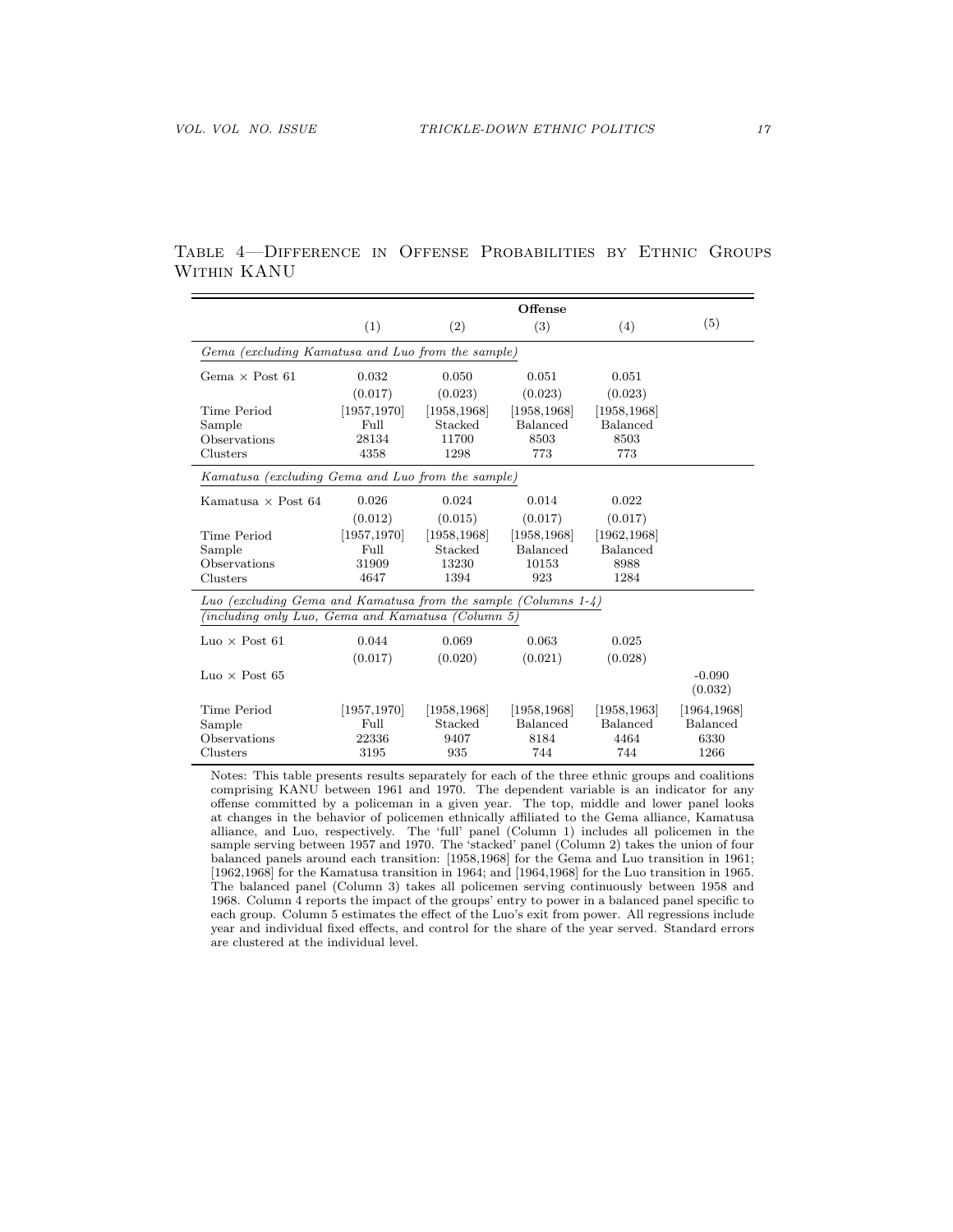served. Column 2 also includes ethnic fixed effects and Columns 3-5 present the results including individual fixed effects on three different samples: the full sample including all officers serving at any point between 1957 and 1970, the stacked sample including officers serving continuously throughout at least one of three time windows around each political change, and the balanced sample including all officers who have served continuously throughout 1958-1968.

Columns 1-5 confirm the pattern shown in the bottom right graph of Figure 3: on average a KANU officer is between 2.7 and 3.8 percentage points more likely to commit an offense than a non-KANU officer in any given year after 1961. This difference in offense rate is remarkably robust to the inclusion of different fixed effects and changes to the sample. Most importantly, the individual fixed effects results in Columns 3-5 indicate that almost all of the difference in offense rate between KANU and non-KANU officers is due to behavioral changes, i.e. the same officers performing worse. This rules out selection mechanisms, such as the entry of less qualified officers or the existing of the best KANU officers post-independence.<sup>23</sup>

Table 3 presents placebo regressions using the full sample as in Table 2, Column  $3<sup>24</sup>$  Columns 1-3 move the time-varying KANU power variable forward by one, two and three years respectively. The placebo interactions are statistically indistinguishable from zero and small compared to the size of the coefficient estimates of interest. Moreover, the differences between the KANU power variable and the various placebos are consistently positive and significantly different from zero. These insignificant placebos support the pattern in the bottom left graph of Figure 3: while there is no statistically discernible difference in offense rates between KANU and non-KANU policemen in the years before the first Kenyan multiparty election in 1961, there is a clear difference thereafter.

Table 4 presents separate regressions for each of the three main ethnic groups within KANU. Panel A, B, C shows the results for the Gema alliance, the Kamatusa alliance, and the Luo respectively. Columns 1-3 report the results from individual fixed effects regressions on the three different samples we use in Table 2. Column 4 reports the impact of the groups' entry to power in a balanced panel that is specific to each group. Finally, column 5 estimates the effect of the Luo's exit from power. The results confirm the patterns shown in Figure 3. Gema officers are between 3.2 percent and 5.1 percent and significantly more likely to commit offenses than non-KANU officers after the first election. The same holds true for Kamatusa officers: upon joining the KANU coalition in 1964, they are between 1.4 percent and 2.6 percent more likely to commit an offense

<sup>23</sup>Appendix Table B.2 re-estimates Columns 1-3 of Table 2 using the extended time period 1950-1980. The sample in our main analysis stops in 1970 because our data does not include any policemen who entered after 1970. The results are qualitatively similar. Appendix Table B.3 re-estimates Columns 1-5 of Table 2 using the number of offenses committed in a year rather than our preferred dichotomous measure. Panel A presents the OLS and Panel B the Poisson regression results. Again, we find that KANU officers are significantly more likely to commit offenses in both specifications.

 $24$ The placebo effects are qualitatively similar using the stacked and balanced samples. These results are reported in Appendix Table B.5, which also includes an alternative placebo measure.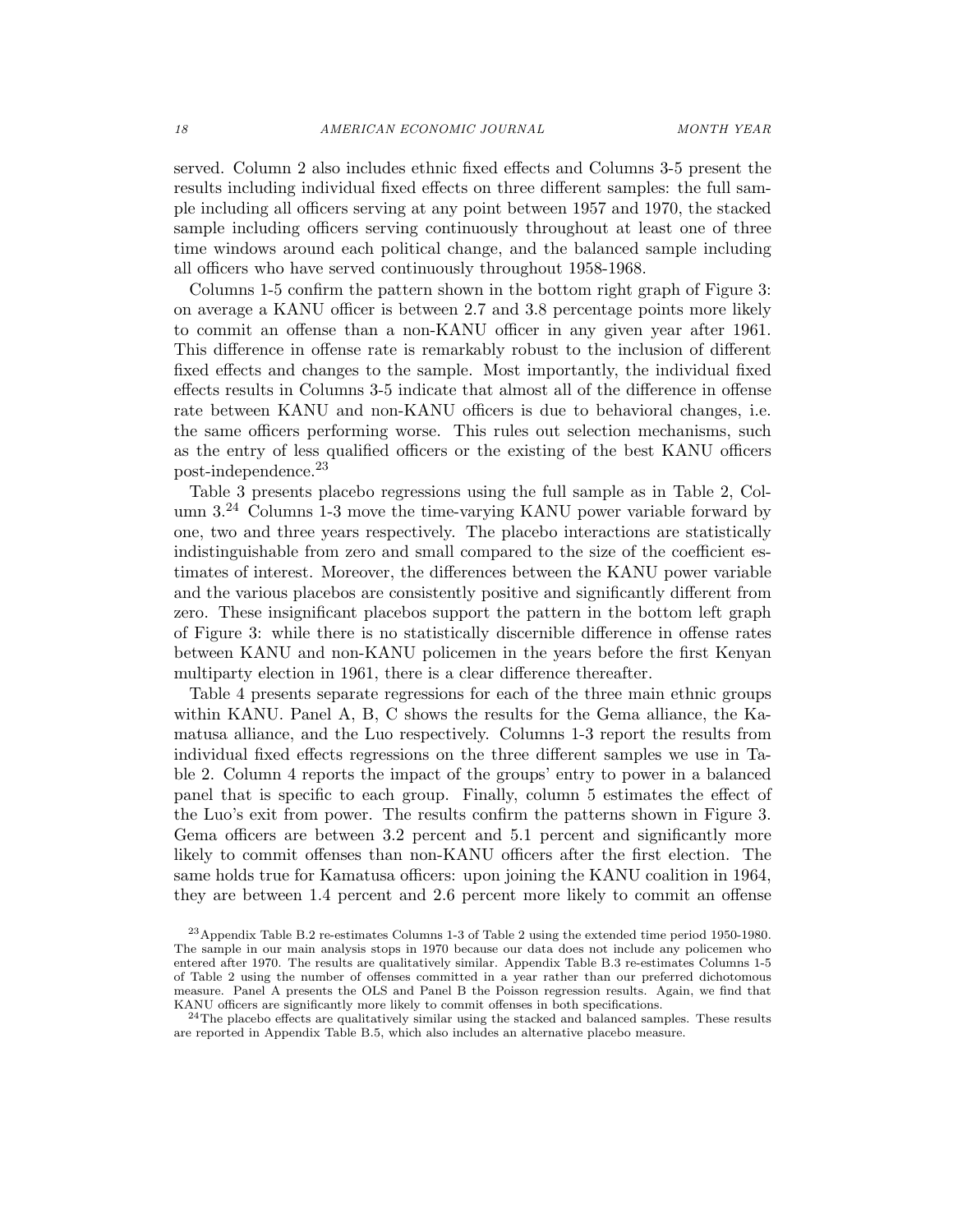in a given year than non-KANU officers, depending on the specification. Finally, the pattern for Luo officers is a bit more nuanced due to their entrance and exit of power during the time period under investigation. A Luo officer is between 2.5 percent and 4.4 percent more likely to commit an offense than non-KANU officers between 1961 and 1965. But upon leaving the KANU coalition, their probability of committing an offense drops by 9 percent compared to Gema and Kamatusa officers, which is statistically significant at the 1 percent-level. Overall, these results suggest that a behavioral shift accounts for the observed ethnic differentials in discipline. Finally, we investigate whether the effect differs by type of offense.

Figure 4. Effect of KANU power treatment on different offense **OUTCOMES** 



Notes: The figure plots coefficients and their 95 percent confidence intervals from our main specification with individual fixed effects in the full sample of 6784 policemen and the balanced panel of 1206 policemen. Coefficients and confidence intervals are scaled by the sample mean of the corresponding offense type. Unscaled regression results can be found in Appendix Table B.8.

Figure 4 summarizes the effects, relying on an individual fixed effects regression. The increased misbehavior is strongest for more objective acts of misconduct.<sup>25</sup> It appears to be driven by absenteeism and drunkenness. Effects are small for the most subjective offense type: disobedience. In addition, we do not see an effect of the KANU treatment on "commendable behavior". Recorded good behavior is much rarer in our sample than bad behavior (there are just 208 such cases; it includes for example "solving crimes" and "arresting criminals"). It again is an outcome of which the reporting (conditional on behavior) should be more at the discretion of the senior officers than the reporting of bad behavior. The corresponding coefficient is insignificant, so KANU officers do not seem to behave more

<sup>25</sup>One caveat to this interpretation is that these types of misbehavior are also easier to observe, and could therefore be more responsive to shocks in general.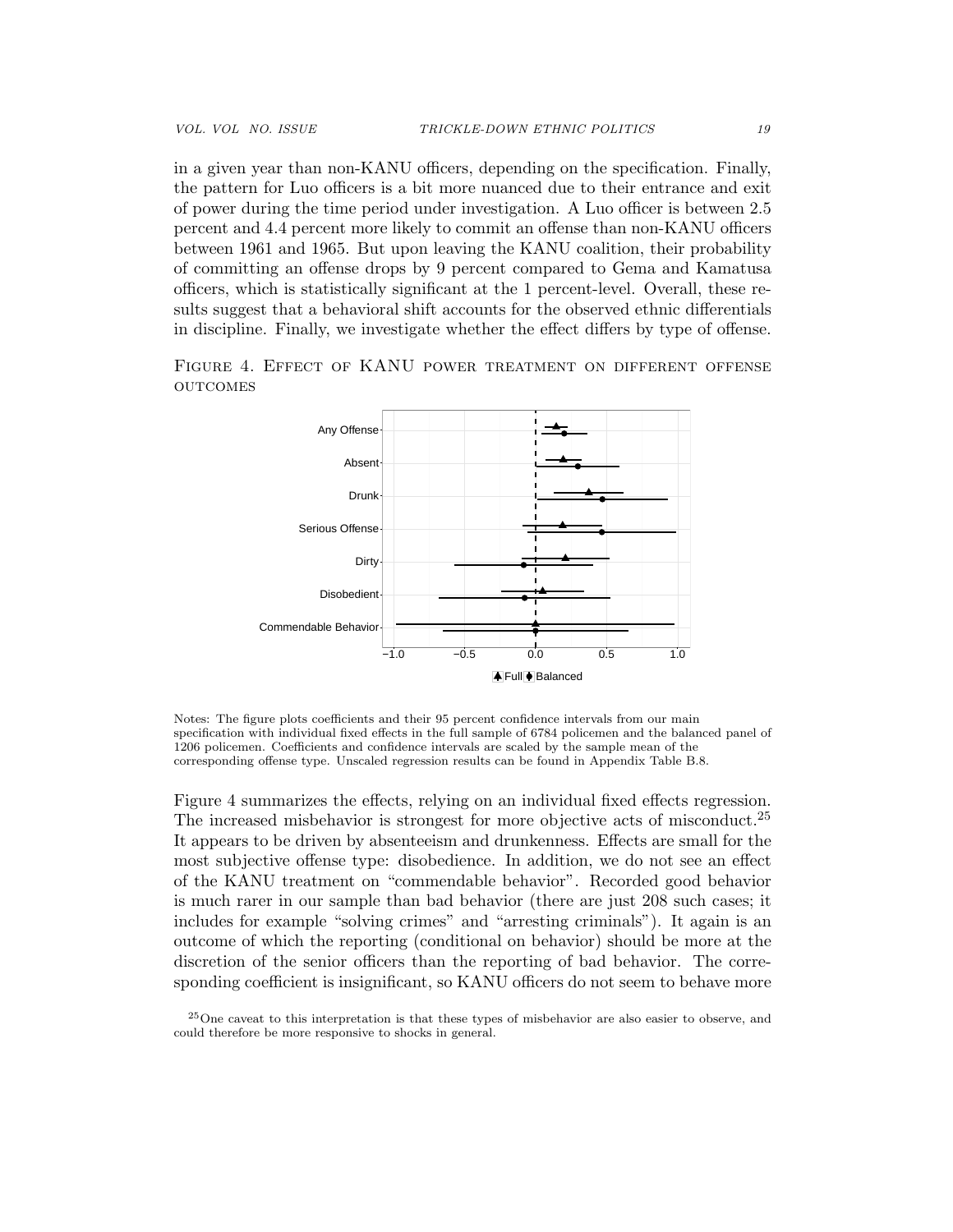"commendably". Overall, these results alleviate concerns of biased reporting by senior officers.

#### V. Mechanisms

#### A. Division and Individual Characteristics

While the fixed effect analysis of Table 2 accounts for a large set of confounding factors, the results could still capture the impact of time-varying characteristics that correlate with ethnicity. In addition, responsiveness to the KANU power treatment may vary with the background and assignment characteristics of policemen. Studying such heterogeneous effects could help us to uncover the mechanism through which political dominance affects behavior. This section explores the role of these division-level and individual-level characteristics, following the empirical strategy described in section III.A (equation 3).

|                  | Offense |                   |                   |
|------------------|---------|-------------------|-------------------|
|                  | (1)     | $\left( 2\right)$ | $\left( 3\right)$ |
| KANU power       | 0.031   | 0.034             | 0.026             |
|                  | (0.009) | (0.011)           | (0.012)           |
| Individual FE    | Yes     | Yes               | Yes               |
| Division-year FE | Yes     | Yes               | Yes               |
| Sample           | Full    | Stacked           | Balanced          |
| Observations     | 41449   | 17882             | 13056             |
| Clusters         | 6146    | 1966              | 1191              |

TABLE 5-DIVISION-YEAR FIXED EFFECTS

Notes: This table re-estimates the OLS regressions reported in Table 2 Columns 3-5, but includes division-year fixed effects. The dependent variable is an indicator for any offence committed by a policeman in a given year. KANU power is a time varying variable that switches to 1 for the Gema in 1961, for the Luo between 1961-1965, and for the Kamatusa after 1964. The 'full' panel (Column 1) includes all policemen in the sample serving between 1957 and 1970. The 'stacked' panel (Column 2) takes the union of four balanced panels around each transition: [1958,1968] for the Gema and Luo transition in 1961; [1962,1968] for the Kamatusa transition in 1964; and [1964,1968] for the Luo transition in 1965. The balanced panel (Column 3) takes all policemen serving continuously between 1958 and 1968. All regressions include individual and division-year fixed effects, and control for the share of the year served. Observations without division information are dropped from the sample. Standard errors are clustered at the individual level.

First, the changing behavior observed in Table 2 could be the result of peer effects and the assignment of KANU officers to divisions with poorer discipline after 1961. The police records track assignment to 30 police district divisions. Table 5 introduces police division-year fixed effects in addition to individual fixed effects. Even in this demanding specification, using only within-division-year variation, we find that policemen behave worse when their ethnic group holds political power through KANU.<sup>26</sup> Hence, division-level peer effects cannot account for the poor performance of KANU officers.

<sup>26</sup>Division-level measures of ethnic diversity and the General Service Unit (the most political police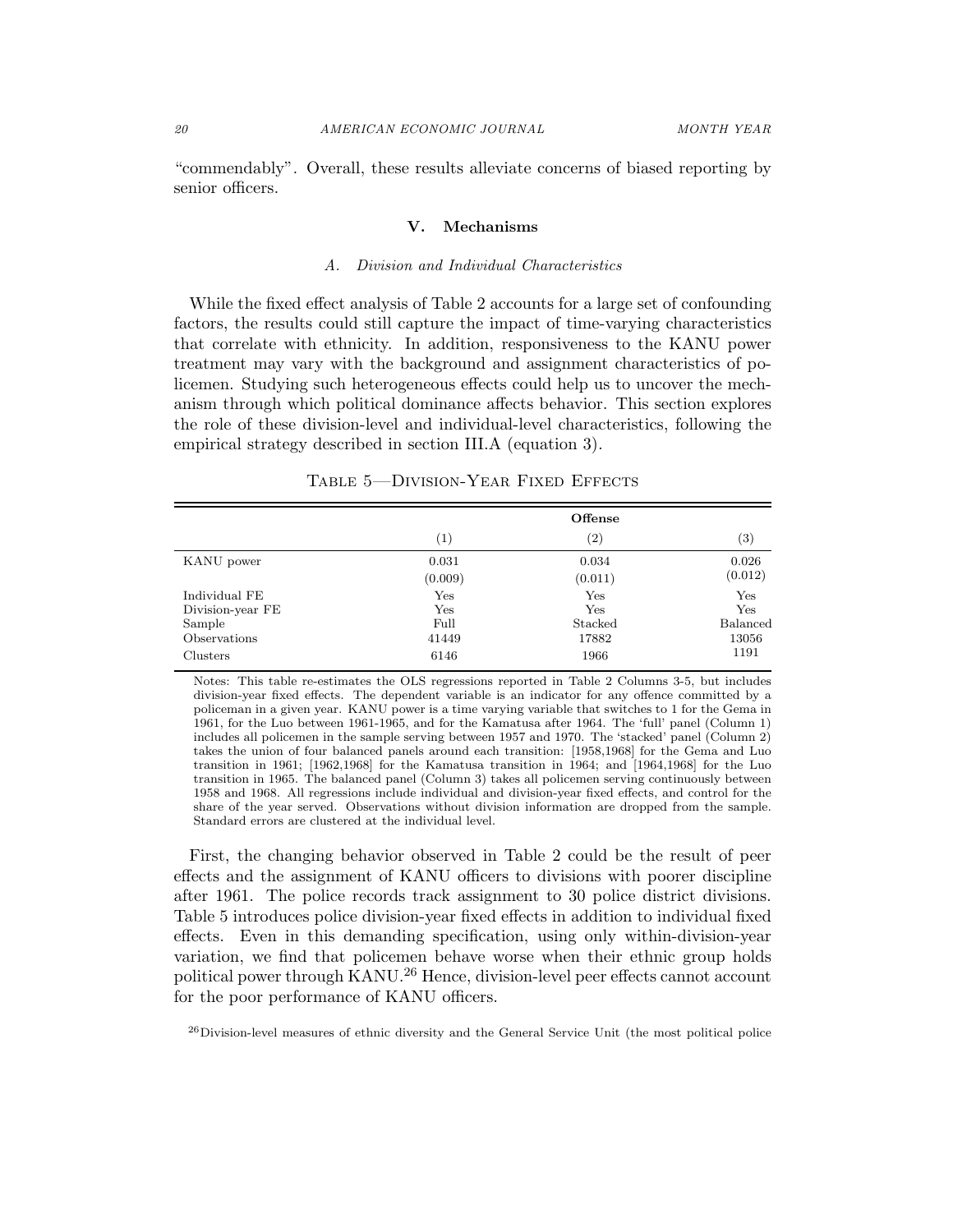

## FIGURE 5. HETEROGENEOUS EFFECTS

Notes: This figure shows coefficient estimates and their 95 percent confidence intervals from our main specification and the full sample, interacting KANU power with one of 8 covariates, and adding KANU-ethnicity-covariate effects as well as year-covariate effects (as described in section III.A). The ethnic homeland, home district, ethnic dominance, rank, literacy, and schooling measures are described in section II.B and table 1. Prior offenses is a dummy for whether the officer has committed any offenses before 1961. The ethnic dominance measures are standardized in the corresponding interaction terms. Full regression results can be found in Appendix Tables B.9, B.10, B.11, B.15, B.16, B.17, and B.22.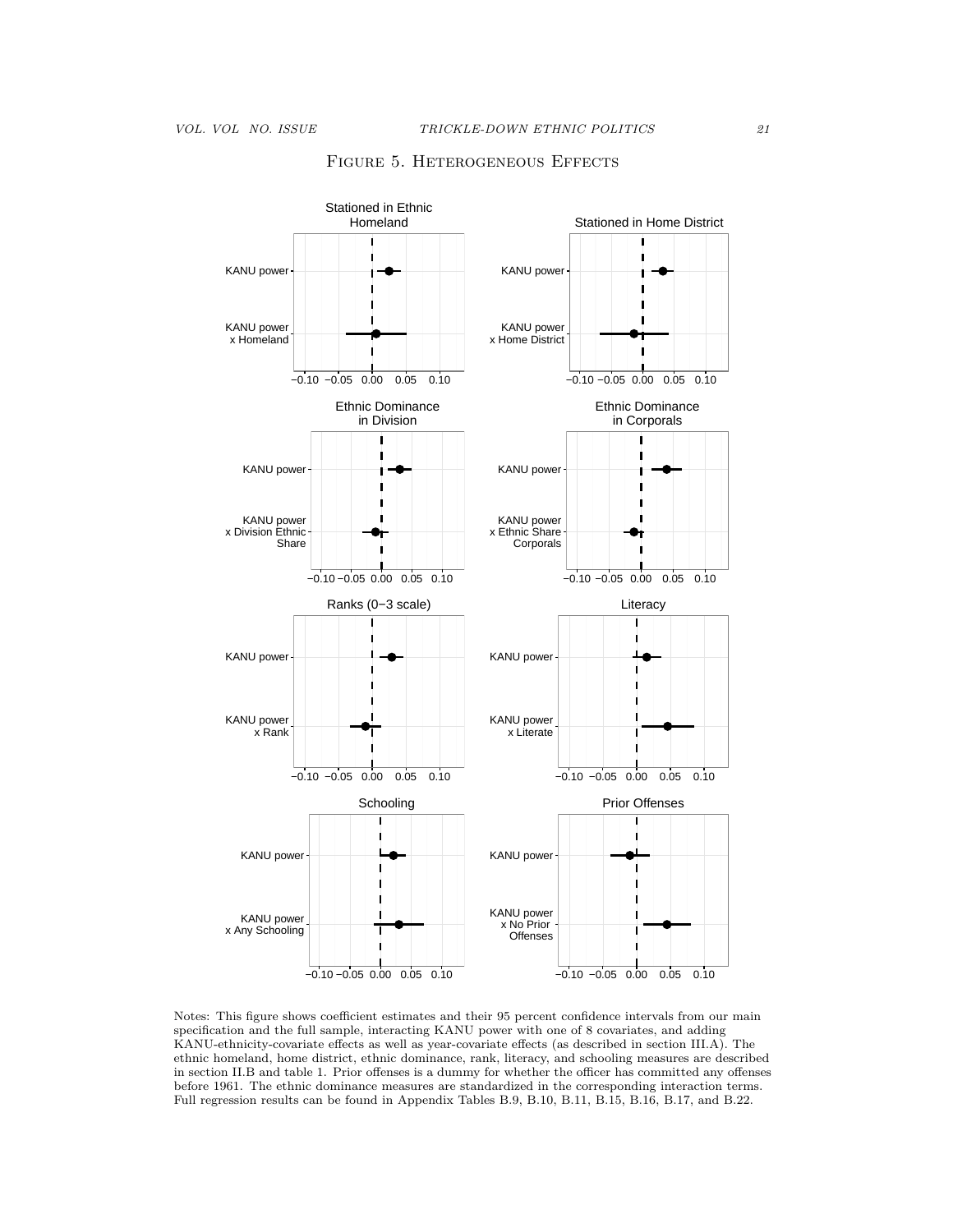Second, political dominance could affect the pattern of postings, and being stationed close to home or co-ethnics may matter for performance. A-priori, the effect of serving in one's homeland is not clear-cut. On the one hand, more leisure opportunities could make officers more likely to shirk. The local political power of one's ethnic group will also be stronger in the homelands, which could strengthen the KANU power effect.<sup>27</sup> On the other hand, it might make policemen keener to keep their jobs, and serving far away from one's home might reduce work satisfaction (Dal Bo, Finan and Rossi,  $2013$ ).<sup>28</sup> The upper left sub-figure of Figure 5 investigates the role of being stationed in one's ethnic homeland. It shows that the main treatment effect is not larger for KANU officers serving in their homeland, nor driven by time-varying or ethnicity-specific effects of serving in one's homeland (for which we control in the underlying specification). Similarly, the upper right sub-figure finds no evidence of differential effects of being stationed in one's district of birth.<sup>29</sup>

Third, the KANU effect may arise because of the numerical dominance of one's own ethnic group in the workplace, i.e. among officers within the police division. The central subplots in Figure 5 test this. Neither a measure of overall numerical strength, nor measures of dominance of one's ethnic group among the higher officer ranks are significant.<sup>30</sup> There is no evidence of the opposite hypothesis either: that officers misbehave more when they are matched to seniors from other ethnicities, either because such a mismatch is conducive for misbehavior, or because senior officers are more likely to report the offenses of non-co-ethnic juniors when the latter's ethnic group is in power. We also examine the importance of KANU-specific peer effects, by interacting the treatment with the share of KANU officers in the division in a given year. While the coefficient on this interaction term is positive, it is not consistently significant.<sup>31</sup>

Finally, the bottom four plots in Figure 5 examine the role of individual characteristics. A policeman's rank does not affect the KANU power effect. It is interesting to note that the increased offenses are not driven by lower ranks (which would imply a negative interaction). Hence, it seems unlikely for example that

unit) are not driving the results (Appendix Tables B.20 and B.18), nor do they strengthen the KANU power effect. More generally, Figure A.11 shows that our main treatment effect is very similar across divisions – the average treatment effect is always included in the confidence intervals around the divisionspecific treatment effects.

<sup>&</sup>lt;sup>27</sup>The ethnic homeland variable proxies for the local political strength of an ethnic group, because ethnicities of elected MPs closely followed the ethnic composition of constituencies already in 1963 (Hornsby, 1989).

<sup>&</sup>lt;sup>28</sup>Being stationed in homelands could also improve interactions of the police with the local population (Lyall, 2010). Of course, our measure of performance is strictly internal.

 $^{29}$ The corresponding Appendix Tables B.9 and B.10 include different measures of being posted in one's home region – again, these cannot explain the changing behavior of KANU policemen.

 $30$ In line with the idea that dominance at the very top of the police organization matters, we also look at the interaction of our treatment variable with an indicator for whether the "Provincial Police Officer" – the officer commanding a police region (combining multiple police divisions) is from the same ethnic group. This interaction is positive, but not significant (Appendix Table B.19). We also do not find consistent evidence for non-linearities in measures of ethnic dominance, as shown in Appendix Table B.12.  $^{31}\rm{Results}$  reported in Appendix Tables B.13 and B.14.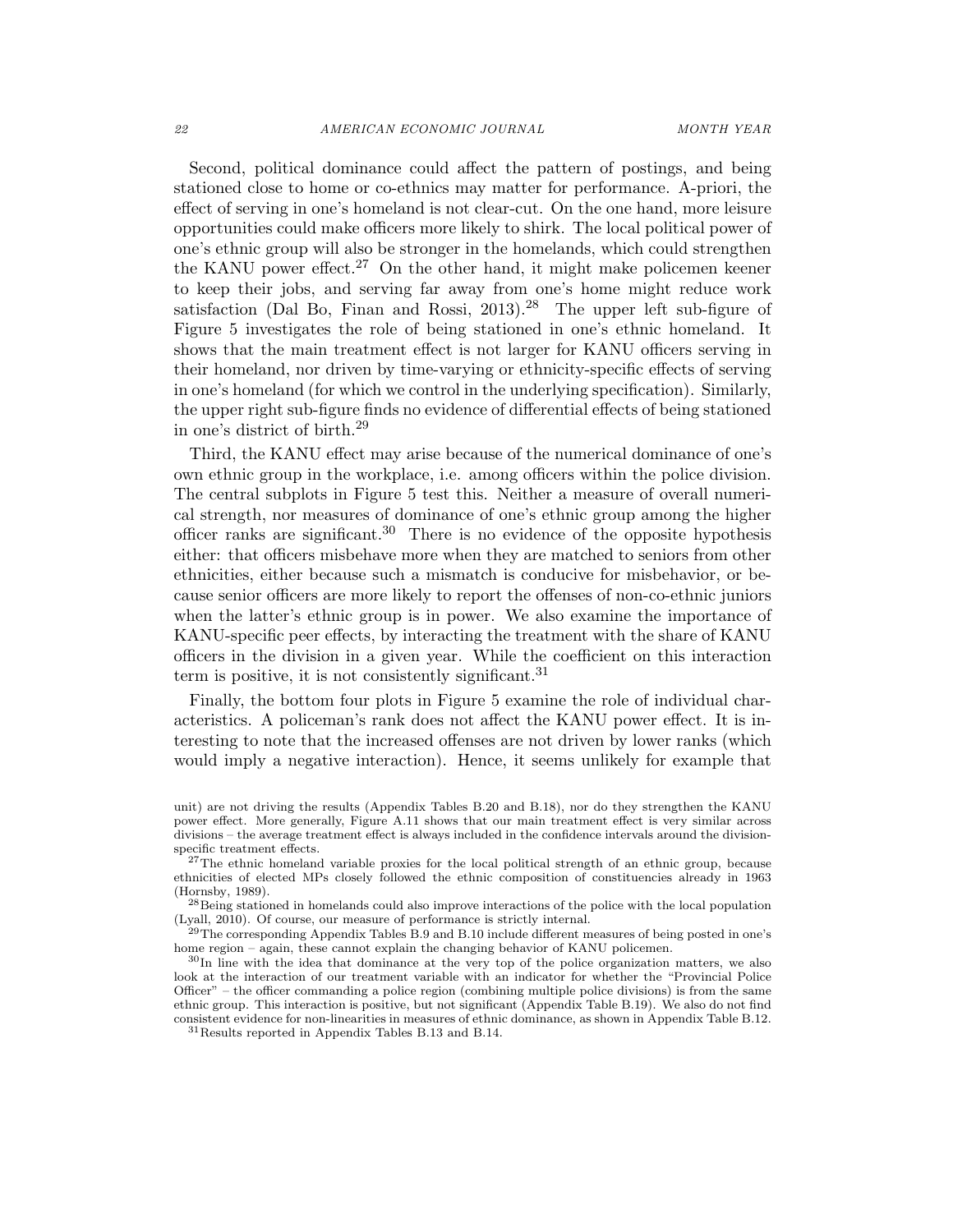KANU policemen are bullied into misbehavior by higher-level officers. In contrast, the KANU power effect is clearly stronger for better educated policemen. We use two measures of educational background. First, the personnel records show whether the recruit signed or thumb-printed his service register, which is a proxy for literacy (Rachal, 1987). We also have information about whether the policeman has any formal schooling, which is the case for about 38 percent of our sample. It is possible that literate policemen are more responsive to the KANU power treatment because they are more politically aware. Alternatively, literate policemen could have better outside options, for real or perceived. The plausibility of outside options as a driver of shirking behavior will be explored further in the next subsection. In the final sub-figure, we show evidence that the KANU effect is driven by officers without prior offenses in the pre-treatment period (1957-1960). So, our results do not appear to be driven by bad officers getting worse.

#### B. Promotion and Punishment

One way to rationalize the increased misconduct of KANU officers is that the police applies different disciplining standards. Members of politically powerful ethnic groups may be punished less for misconduct, through promotion opportunities, fines, or dismissals. We will test if these responses change when ethnic groups lose or gain power through KANU.

In Table 6 Column 1, we test how offenses in a policeman's career affect his promotion prospects. In general, higher past offense rates make promotions less likely and dismissals or resignations more likely. But there is no evidence that KANU officers are promoted or dismissed differently, both when they do and when they do not have an offense history. An additional offense makes promotion 1.5 and 1.7 percentage points less likely for non-KANU and KANU officers respectively, after 1961 (column 1). So KANU officers are punished slightly more for offenses on average, but the 0.2 percentage point difference is small and insignificant. Moreover, the 95 percent confidence interval rules out a sensitivity that is 0.4 percentage points lower for KANU officers. An additional offense increases the dismissal probability by 13 percentage points for non-KANU officers after 1961 (column 3). The 95 percent confidence interval rules out that the dismissal sensitivity for KANU officers is less than 3.4 percentage points lower. Overall, the career punishments for offenses appear very similar regardless of whether an officer's ethnic group holds political power through KANU. One way to reconcile these results with the increased offense probabilities of KANU officers is through better outside options. If KANU policemen easily find a job, e.g. benefitting from political patronage outside the police, the threat of dismissals loses bite. They could be willing to shirk and carry the risk of dismissal. However, the resignation results in columns 5 and 6 do not appear to confirm this interpretation. KANU policemen are not more likely to resign voluntarily.

Finally, Table 7 analyzes punishment. The first two columns focus on fine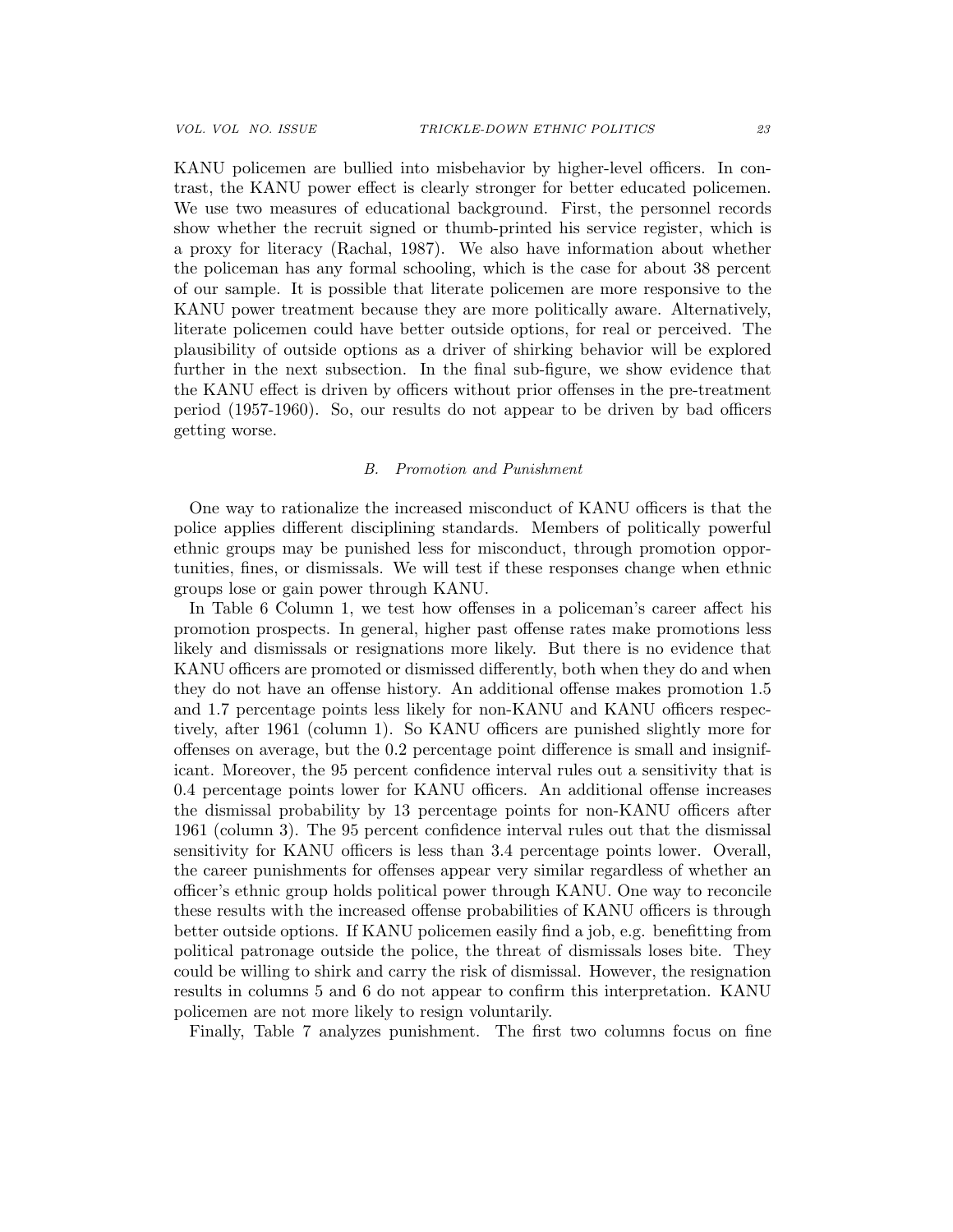|                                  | Promotion |                   |          | Dismissal |          | Resignation |  |
|----------------------------------|-----------|-------------------|----------|-----------|----------|-------------|--|
|                                  | (1)       | $\left( 2\right)$ | (3)      | (4)       | (5)      | (6)         |  |
| KANU power                       | 0.003     | 0.004             | 0.003    | 0.002     | $-0.001$ | $-0.002$    |  |
|                                  | (0.002)   | (0.003)           | (0.003)  | (0.004)   | (0.003)  | (0.003)     |  |
| Cumulative offense rate          | $-0.015$  |                   | 0.129    |           | 0.014    |             |  |
| $(per \, year)$                  | (0.002)   |                   | (0.011)  |           | (0.004)  |             |  |
| KANU power                       | $-0.002$  | $-0.004$          | $-0.007$ | $-0.004$  | $-0.008$ | $-0.004$    |  |
| $\times$ Cumulative offense rate | (0.003)   | (0.004)           | (0.013)  | (0.019)   | (0.005)  | (0.009)     |  |
| Pre 61 dummy                     | $-0.004$  |                   | 0.032    |           | 0.009    |             |  |
| $\times$ Cumulative offense rate | (0.003)   |                   | (0.015)  |           | (0.007)  |             |  |
| Offense-KANU Ethnic FE           | No        | Yes               | No.      | Yes       | No.      | Yes         |  |
| Offense-Year FE                  | No.       | Yes               | No.      | Yes       | No.      | <b>Yes</b>  |  |
| Observations                     | 44689     | 44689             | 38427    | 38427     | 38427    | 38427       |  |
| Clusters                         | 6784      | 6784              | 5792     | 5792      | 5792     | 5792        |  |

Table 6—Career Progression Conditional on Conduct

Notes: This table reports the effect of a policeman's past offense rate on promotion, dismissal, and resignation probability in the full individual-year panel data of policemen serving between 1957 and 1970. KANU power is a time varying variable that switches to 1 for the Gema in 1961, for the Luo between 1961-1965, and for the Kamatusa after 1964. The cumulative offense rate is measured as the number of offenses in the past divided by tenure (number of years in service). Offense-KANU ethnic fixed effects interact the cumulative offense rate variable with a dummy equal to one for all ethnicities that were ever part of KANU. The outcome in Columns 1 and 2 is a rank index taking values between 0 and 3, in Columns 3 and 4 it is a dummy for dismissal, and in Columns 5 and 6 it is a dummy for resignation. All regressions include year, tenure, ethnic group fixed effects, and control for the share of the year served. Standard errors are clustered at the individual level.

|                 |                  | Log(Fine)         |                   | <b>Any Punishment</b> |
|-----------------|------------------|-------------------|-------------------|-----------------------|
|                 | (1)              | $\left( 2\right)$ | $\left( 3\right)$ | (4)                   |
| KANU power      | 0.015<br>(0.009) | 0.011<br>(0.011)  | 0.001<br>(0.003)  | $-0.001$<br>(0.003)   |
| Ethnic group FE | $_{\rm Yes}$     | No                | Yes               | No                    |
| Individual FE   | No               | Yes               | No                | Yes                   |
| Observations    | 44689            | 44689             | 44689             | 44689                 |
| Clusters        | 6784             | 6784              | 6784              | 6784                  |

Table 7—Punishment

Notes: This table reports the effect of a policeman's affiliation with KANU on fines and other forms of punishment for the full sample period (1957-1970). KANU power is a time varying variable that switches to 1 for the Gema in 1961, for the Luo between 1961-1965, and for the Kamatusa after 1964. Log(Fine) is calculated as Log(Fine +1). All regressions include tenure fixed effects, year fixed effects, offense type fixed effects (using the types from Figure 5), and interactions of each offense type with a dummy equal to one for all ethnicities that were ever part of KANU. Standard errors are clustered at the individual level.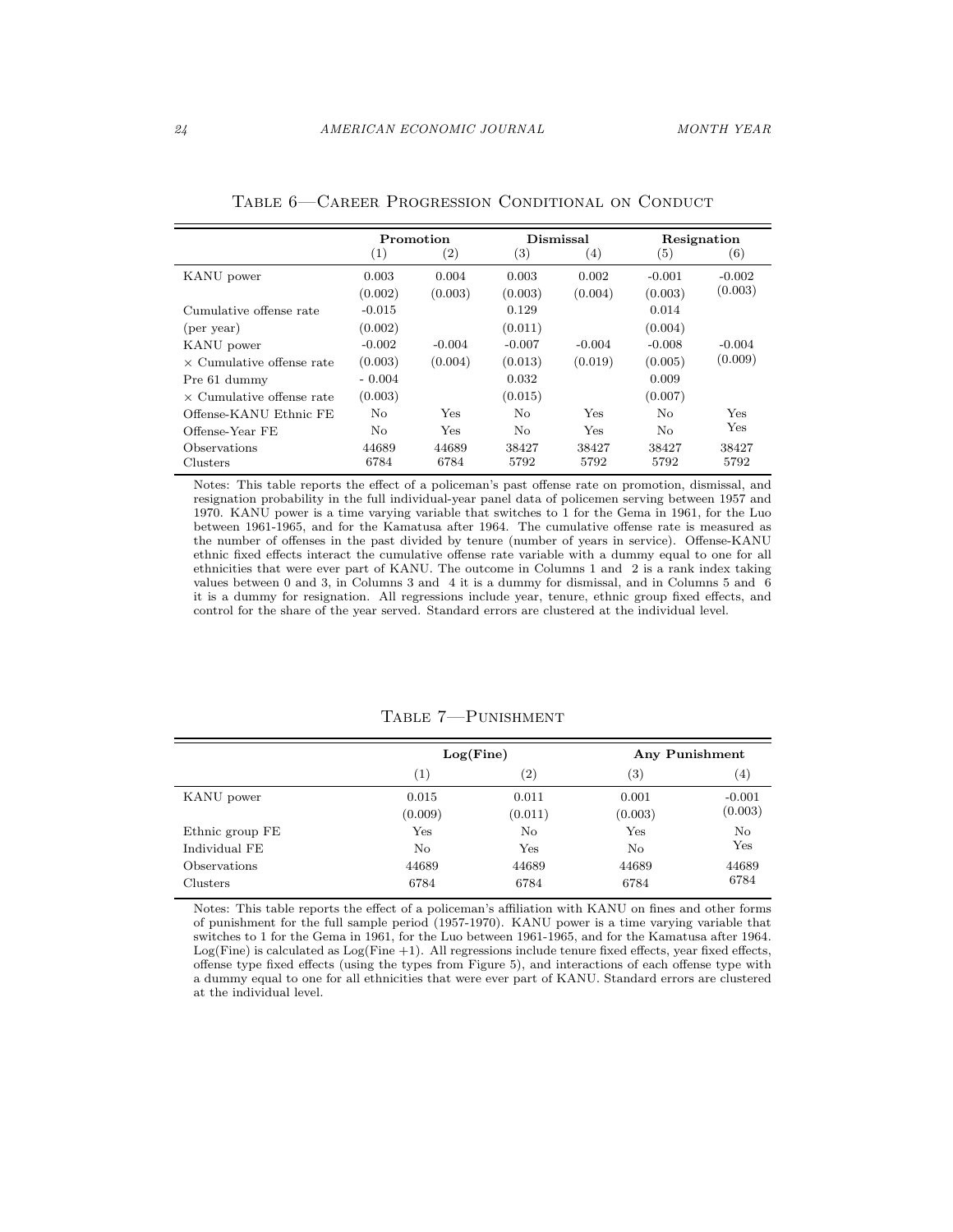amounts, while the latter two columns focus on whether an officer was punished at all (fined, reprimanded, demoted, dismissed) immediately after an offense. In both cases, we include a comprehensive set of controls for the number and types of offenses committed as well as officer characteristics, in order to capture differential treatment of KANU officers. For both fine amounts and the punishment indicator, there is no evidence of preferential treatment. The absence of favoritism in the immediate punishments also mitigates the broader concern of reporting bias to some extent. If senior officers try to make life harder for KANU groups, one would expect them to increase punishments conditional on offenses as well. There is no evidence of such discriminatory treatment.

#### VI. Discussion

Based on our findings, we can rule out that the KANU effect is driven by worse recruits entering the police force. Instead, specifications with officer fixed effects show that individuals change their behavior when their group comes to power. The results in Table 5 and Figure 5 indicate that the KANU effect cannot be attributed to the place of posting or to the ethnic composition at the division level. The police does not seem to discriminate KANU officers positively or negatively. When KANU policemen offend, they are not promoted, dismissed, or fined differently, as shown in Tables 6 and 7. But then, why would policemen change their behavior when their ethnic group is in power?

If incentives for misbehavior are not internal to the police, they could still be external, through improved outside options.<sup>32</sup> But, the historical context suggests that police jobs were relatively attractive (N'Diaye, 2002; Potholm, 1969). As an illustration, the salary of constables exceeded the one of primary school teachers even though the latter had to fulfil strict educational requirements (Republic of Kenya, 1967). The relative attractiveness of police jobs could have insulated officers from improved outside options. While we lack data on the job market prospects of ex-policemen, we do observe voluntary resignations. If KANU officers fare much better in the general labor market, we would expect them to leave the police more often. Table 6 suggests that this did not happen. This is mild (but not conclusive) evidence against outside career options driving our findings. An alternative explanation is that the improved prospects for KANU officers are linked to their role in the police, for example if they have more opportunities to participate in corrupt activities. Such behavior could explain the increase in absenteeism, but only if policemen are willing to trade off these earning opportunities against the risk of missing promotions or even dismissal. It is also harder to reconcile increased drunkenness with this explanation.

One mechanism that we cannot test directly, but is consistent with all our findings, is an emboldenment effect of political power. Political shocks might

<sup>32</sup>To assess the potential improvement of outside options, police recruitment patterns are interesting in their own right. Figure A.5 shows that the proportion of ethnic groups in the force are unrelated to the political changes we exploit.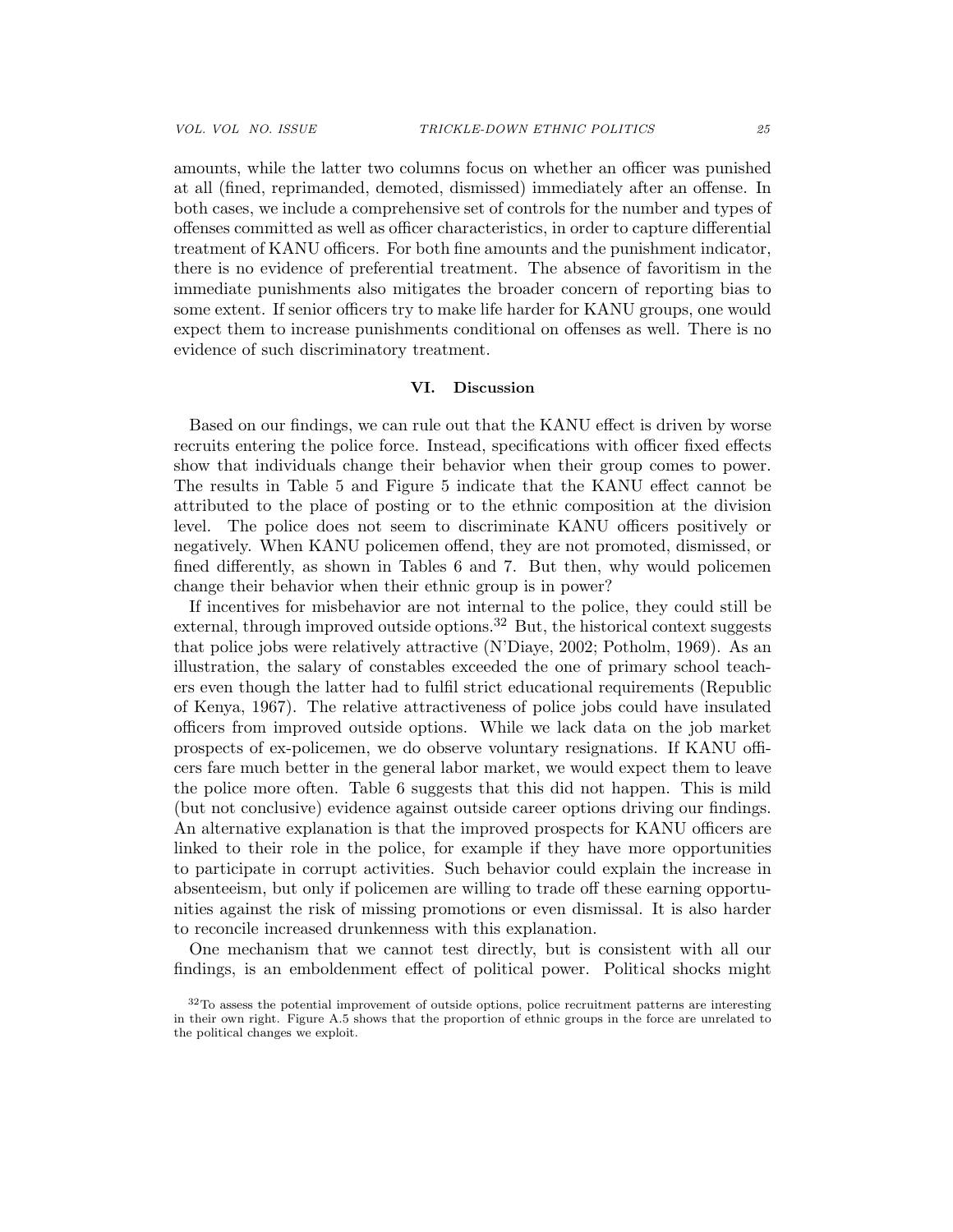prime ethnic superiority, and lead to worse discipline, even if the objective and material incentives for such behavior do not change. It is hard to prove directly that we are capturing the mere priming of ethnic dominance – we are naturally constrained by our historical data. Still, the historical literature provides useful cues. The organizational continuity of the police in the early independence period was ensured in part by British officers who kept on serving in the Kenyan police throughout the 1960s (Sinclair, 2006). This factor may explain the absence of favoritism towards KANU within the police management. However, ethnic politics encroached Kenyan society at large. The historical literature is very explicit about the effects of political power on the (self)-image of ethnic groups. Describing the Gema group in the 1960s, Hornsby (2012, p. 258) writes: "It was now clear that the Kikuyu and to a lesser extent their Mount Kenya neighbours in Embu and Meru were embedding a sense of pre-eminence in their collective Kenya. There was a growing assumption of their right to rule. Many Kikuyu believed they were smarter, more entrepreneurial and had suffered more under colonialism." As for the Luo, Stubbs (2015, p. 71) describes the impact of their exclusion from KANU in 1965 as follows: "[T]he Luo ethnic group lost significant status among Kenyan society and soon came to be viewed as second-class citizens." These historical references confirm that the political changes we study provoked effects beyond the mere adherence to the KANU party: they altered the self-image and status of ethnic groups. Our results indicate that this increased salience of ethnic identities affected job performance and individual behavior. Interestingly, this mechanism operates in the absence of clear career incentives, so that we can interpret this result as an emboldenment effect triggered by political shocks.

Our preferred interpretation of the results fits well into a set of recent findings in the literature on the economics of ethnic identity. The 2015 World Development Report highlights the importance of 'mental models' in shaping behavior (World Bank, 2015). While mental models are often assumed to be deeply rooted, recent work shows important behavioral effects of priming ethnic identities. For example, in a randomized control trial in India, Hoff and Pandey (2012) find that lowercaste school children perform worse when their caste is mentioned before taking a test – while there is no difference in performance when identities are not primed. Encouraging marginalized groups to contemplate positive identities has also been shown to increase interest in antipoverty programs Cohen et al.  $(2009).^{33}$  In a recent contribution, Depetris-Chauvin and Durante (2016) find that unexpected football victories prime national identities at the expense of ethnic identities and help to reduce conflict. Our paper adds to this literature, as it shows the costs associated with events that prime (ethnic) political dominance.

<sup>33</sup>See World Bank (2015) for an overview of work on priming social norms. For example, La Ferrara, Chong and Duryea (2012) find that exposure to soap operas in Brazil affect fertility choices.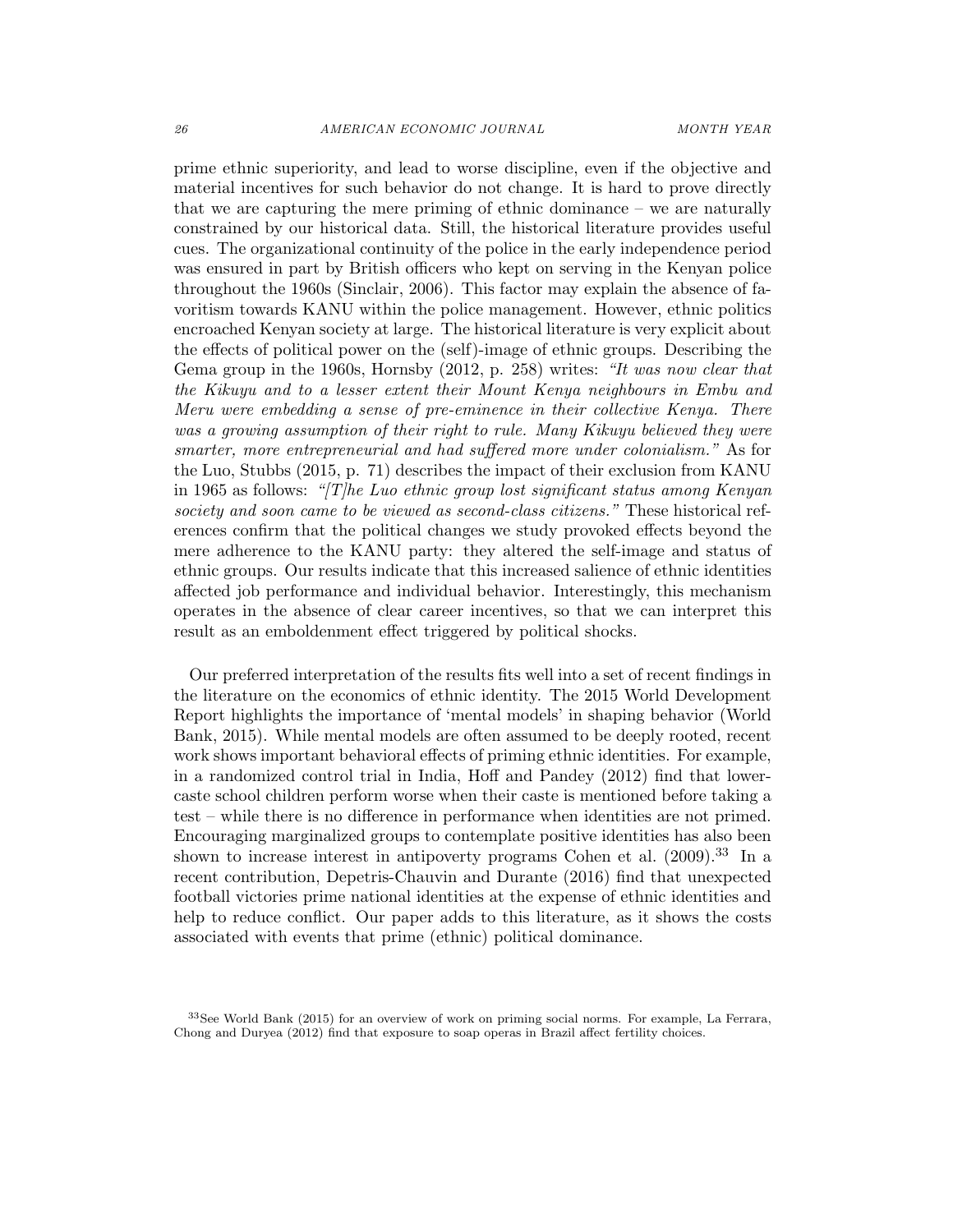#### VII. External Validity

Our analysis ends in 1970. Ethnic politics continued to feature prominently in Kenya, although under varying conditions. In 1969, Kenya became a singleparty state. After Kenyatta's death in 1978, Daniel arap Moi succeeded and the political coalition shifted. Moi diverted resources and patronage to his own Kalenjin ethnic group and his allies among the Luhya and coastal ethnic groups (Throup, 1993; Burgess et al., 2015). Many senior Kikuyu police officers were replaced by members of ethnic groups loyal to Moi (Widner, 1992; Hornsby, 2012). In 1993, Kenya returned to multi-party elections. Burgess et al. (2015) found that periods of autocracy (1970-1992) exhibited stronger clientilistic allocation of public goods. In our context the transition to autocracy could have amplified feelings of emboldenment. When we extend our analysis to the 1971-1980 period the differential rates of misconducts do not respond to these changes but remain stable (Figure A.6). Unfortunately, our data does not allow us to put much weight on this finding. Our sample lacks new entries of policemen after 1970, and as policemen exit, the sample is subject to increased selection.<sup>34</sup>

The service quality of the Kenya Police Force has demonstrably deteriorated over time while ethnic discord deepened. In 2013, Kenyans perceived the police as the most corrupt among all their state institutions, with 95 percent of survey respondents stating that the police "is corrupt or extremely corrupt" (Transparency International, 2013). At the same time, the police is perceived as highly inefficient in preventing and detecting crime (Anderson, 2002; Ruteere, 2011; Okia, 2011; Akech, 2005). The failure and shortcomings of the police as well as the ethnic dimension are most well-documented for the 2007/08 post-election ethnic clashes that followed after the disputed victory of Kibaki over Odinga that left 1,133 dead and about 350,000 people displaced (Waki, 2008). The Commonwealth Human Rights Initiative has assessed that "police criminality and misconduct are based on impunity" (Hills, 2009). The period shortly after independence may have been special in that the police was still operating under the old regime, but this shows that ethnic politics affect police performance even in contexts where sanction mechanisms are relatively intact and non-discriminatory.

Under which conditions would the results of our paper apply to other contexts? The police may be exceptional compared to other bureaucracies. It is an instrument of regime protection and therefore vulnerable to political interference (Hassan, 2017; Hills, 2009). It may also have a distinct esprit de corps. Nevertheless, we think there are two main scope conditions for our findings: i) security forces - or a bureaucracy - composed of different ethnic groups , and ii) a shock in the perceived political importance of ethnic groups. Many African countries started with an ethnic imbalance in the army and police forces as a legacy of British colonial practices to recruit among so-called "martial races" (Clayton,

<sup>34</sup>The sample becomes smaller and smaller. The size of our sample is 3,112 in 1960, 3,398 in 1970, and just 1,022 in 1980.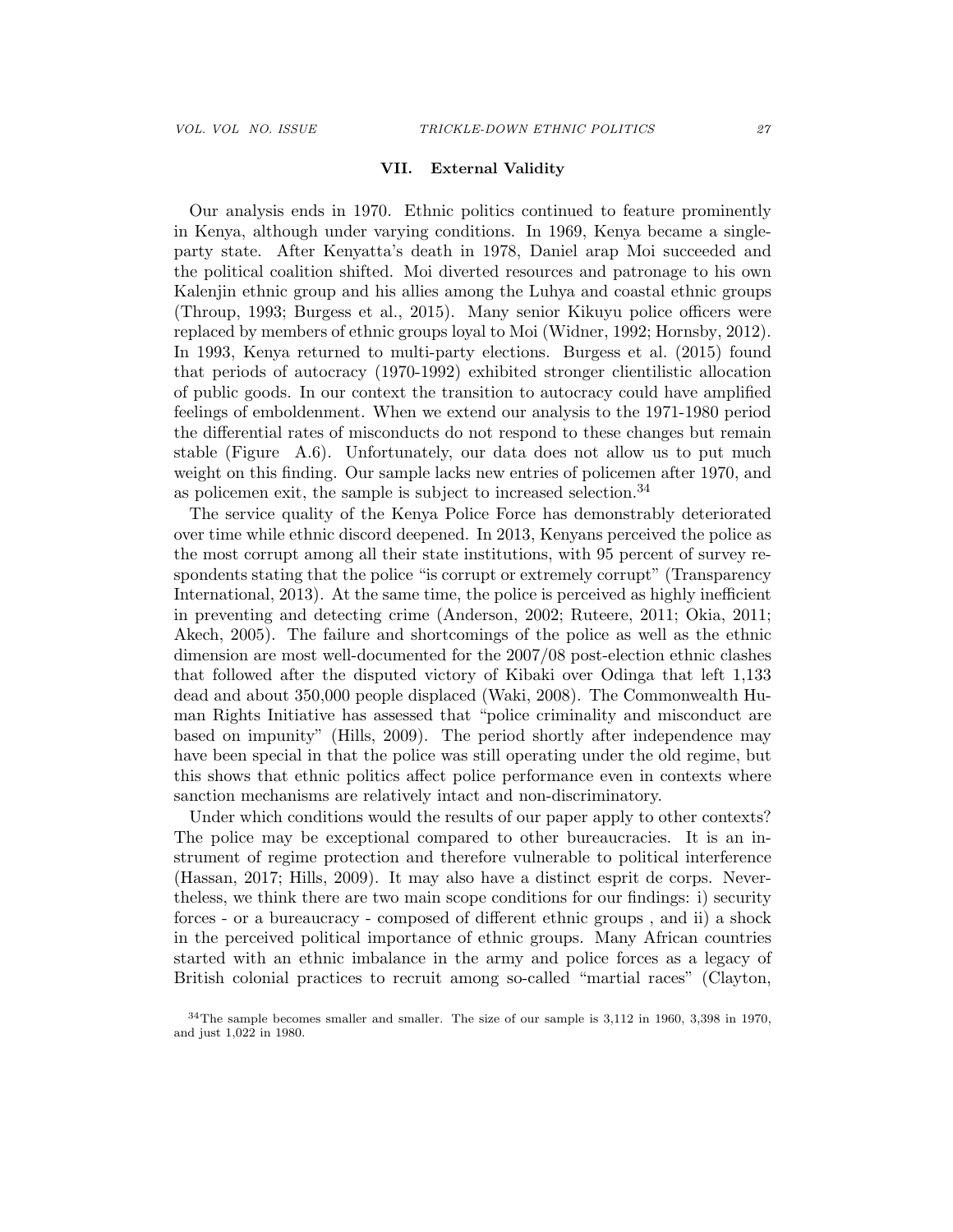1989; Hills, 2000). But even under representative bureaucracies as documented by François, Rainer and Trebbi (2015), high ethnic fractionalization in African populations means that the first condition is almost always met. There are also several historical accounts of "marginalization", i.e. the loss of political power by particular groups. Dresang (1974) reports survey evidence for Zambia in 1967, when the Bemba ethnic group attained predominance in the ruling party. He shows that roughly 40 percent of the Lozi and other small ethnic groups in the civil service believed that they were mistreated because of their ethnicity. Because there has been no preferential treatments in development expenditures Dresang (1974) concludes that "[W]hat may be relevant  $(...)$  is the belief that Bemba dominance exists; not the actual extent of its existence''. Similarly, Brown (1999) describes how, after a change in the ethnically based ruling party, mistrust among ethnic groups paralized the civil service in Trinidad and Guyana. These emotive responses to political exclusion are in line with the results we document for the Kenyan police.

### VIII. Conclusions

During Kenya's political transition, KANU emerged as the dominant political power, absorbing or outlawing its competitors. While favoritism and political patronage have been documented in previous research on Kenya (e.g., Burgess et al., 2015; Kramon and Posner, 2016), our paper leverages unique data on the day-to-day behavior of individual public servants in one of the most important public administrations: the police. Using individual records of 6,784 Kenyan policemen between 1957 and 1970, we find that after the first multiparty election in 1961 police officers from ethnicities associated with KANU start conducting offenses at a significantly higher rate than non-KANU officers. Investigating this result further, we show that this is not due to selecting worse recruits or exiting of particularly good performing officers, but due to a change in behavior of the same individuals after 1961. This shift in behavior does not seem to be driven or strengthened by the characteristics of the divisions in which these policemen were serving, but seems to be more prominent in literate and more highly educated officers. Finding no evidence of differential promotion or punishment between KANU and non-KANU, we dismiss mechanisms relying on outside options based on political patronage appointments. Instead our findings seem to be consistent with an emboldenment effect. The emergence of ethnic politics influenced the behavior of those officers ethnically associated with the ruling party.

The micro-evidence of this paper suggests that ethnic politics shape public service provision, not just through the direct allocation of public goods, but also through the behavior of ethnic groups within the state's bureaucracy. This also means that civil servants are not insulated from political shocks to the salience of their ethnic identities. In the light of these findings, we think that the political environment should be considered among the key determinants of bureaucratic performance, alongside more "classical" determinants like selection, incentives,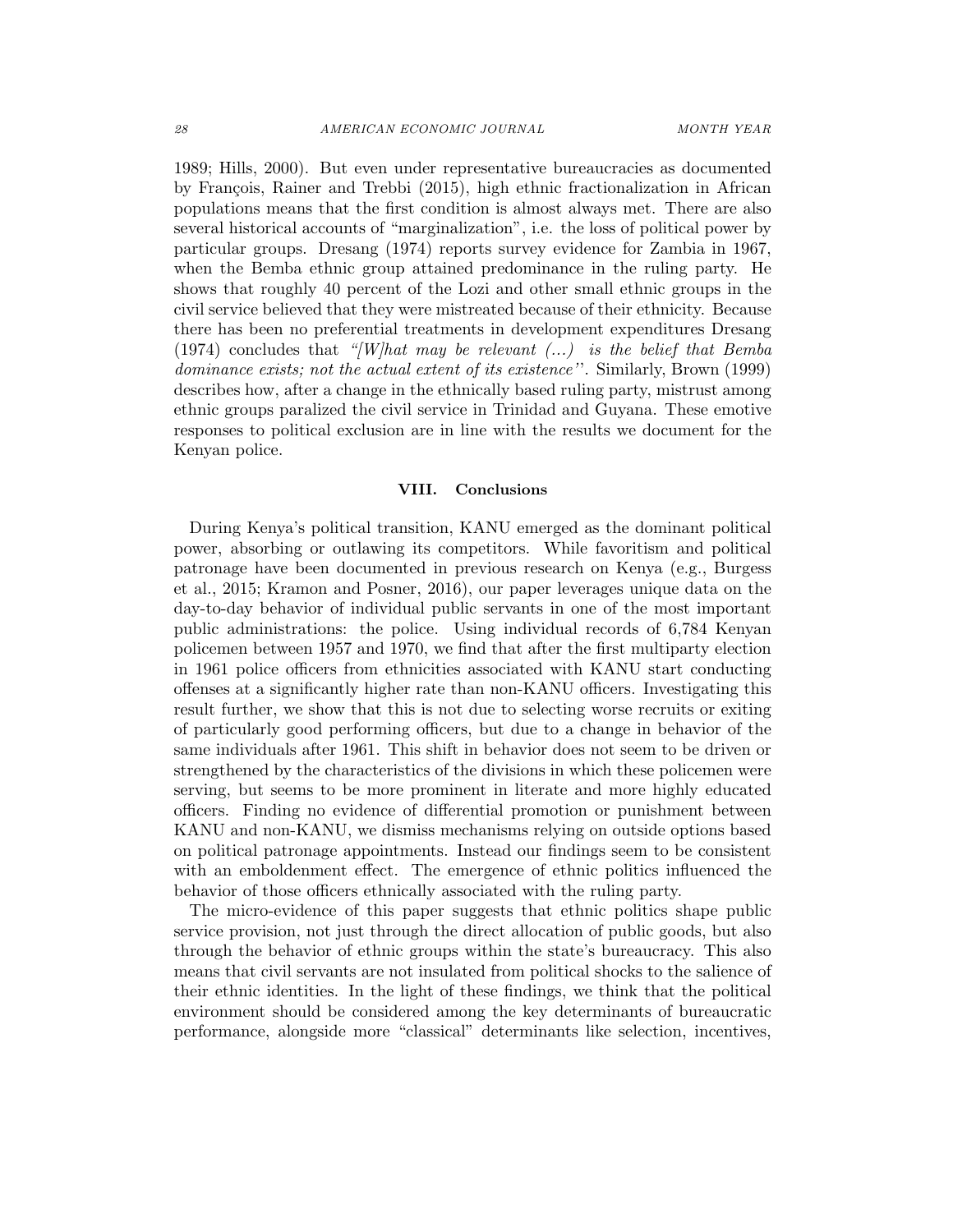and monitoring - the three main factors put forward by Finan, Olken and Pande (2017).

What are the policy implications of our findings? Many African countries aim to rebuild and form the public service into a "representative bureaucracy".<sup>35</sup> In practice, this invariably means in proportion to population shares of ethnicities. François, Rainer and Trebbi (2015) document such proportionality at higher levels of government more generally in Africa. But, in the context of our paper, it is not the uneven representation of different ethnic groups in the police force that drives underperformance. It is behavioral effects triggered by political dominance. These effects may be long-lasting. It is less straightforward to design policies that address an emboldenment effect than policies that curb favoritism. Still, our findings could justify targeted increases in sanctions. They could also lend support to information campaigns that counter-balance images of ethnic superiority. Of course, such policies are unlikely to be implemented by political parties that are organized along ethnic lines. Hence, at a more fundamental level, our results can also be read as an argument in favor of institutional reforms that make the political system more inclusive.

<sup>35</sup>Article 232 of Kenya's constitution of 2011 requires that the composition of the civil service is representative of the country's diversity, including Kenya's Police and Army (Article 246/4 and 241/4).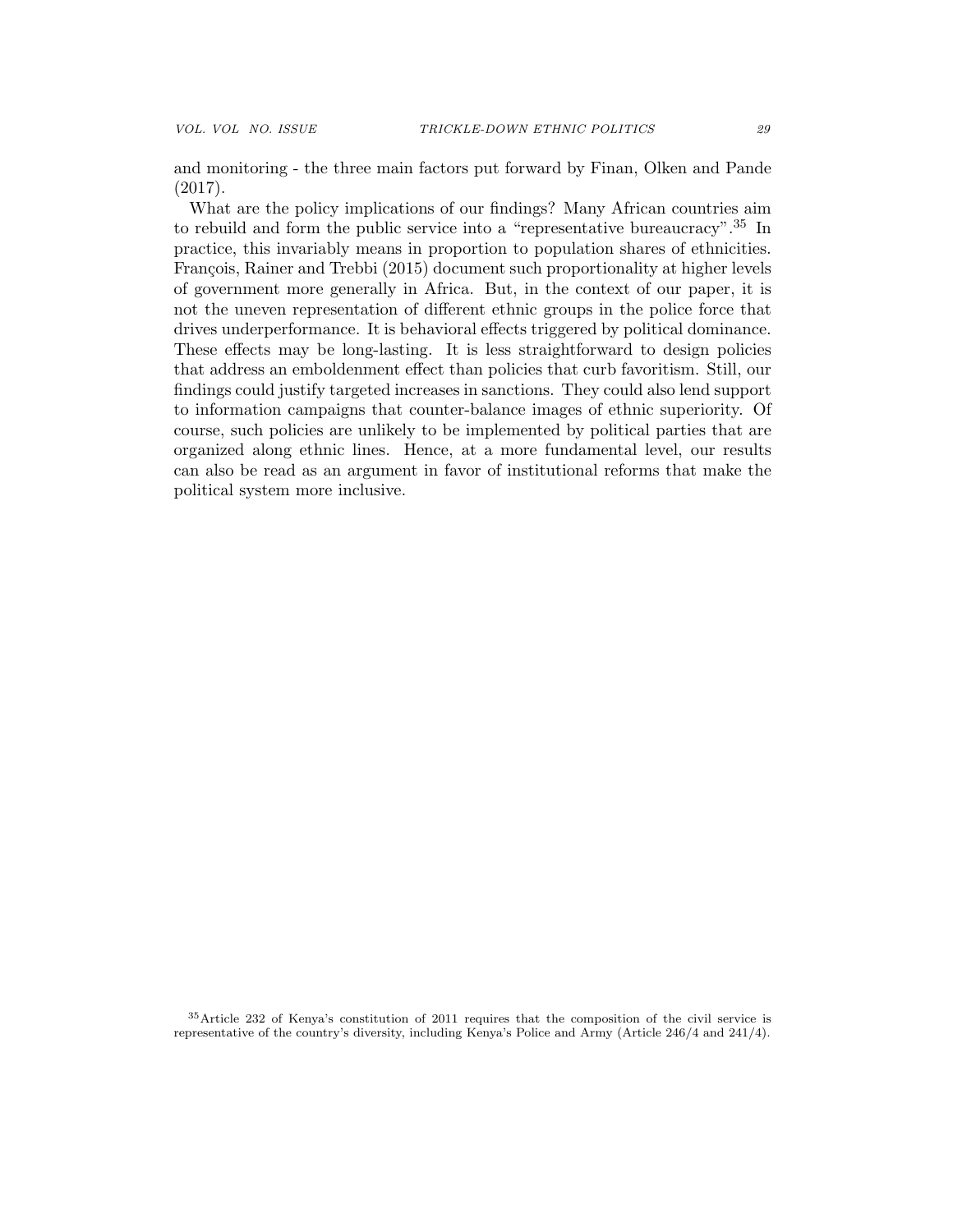#### REFERENCES

- Ajulu, Rok. 2002. "Politicised ethnicity, competitive politics and conflict in Kenya: A historical perspective." African Studies, 61(2): 251–268.
- Akech, Jm Migai. 2005. "Public Law Values and the Politics of Criminal (In)Justice: Creating A Democratic Framework for Policing in Kenya." Oxford University Commonwealth Law Journal, 5(2): 225–256.
- Alesina, Alberto, Reza Baqir, and William Easterly. 1999. "Public goods and ethnic divisions." Quarterly Journal of Economics, 114(4): 1243 1284.
- Alesina, Alberto, Stelios Michalopoulos, and Elias Papaioannou. 2016. "Ethnic Inequality." Journal of Political Economy, 124(2): 428–488.
- Anderson, David M. 2002. "Vigilantes, Violence and the Politics of Public Order in Kenya." African Affairs, 101: 531–542.
- Anderson, David M. 2005. "Yours in Struggle for Majimbo. Nationalism and the Party Politics of Decolonization in Kenya, 1955-64." Journal of Contemporary History, 40(3): 547–564.
- Auerbach, Joshua N. 2003. "Police Accountability in Kenya." African Human Rights Law Journal, 3(2): 275–313.
- Banerjee, Abhijit, and Esther Duflo. 2006. "Addressing Absence." Journal of Economic Perspectives, 20(1): 117–132.
- Banerjee, Abhijit, Raghabendra Chattopadhyay, Esther Duflo, Daniel Keniston, and Nina Singh. 2012. "Can Institutions be Reformed from Within? Evidence from a Randomized Experiment with the Rajasthan Police." Mimeo.
- Bennett, George, and Carl G. Rosberg. 1961. The Kenyatta Election: Kenya 1960-1961. London:The Institute of Commonwealth Studies, Oxford University.
- Bertrand, Marianne, Robin Burgess, Arunish Chawla, and Guo Xu. 2015. "The Determinants and Consequences of Bureaucratic Effectiveness: Evidence from the Indian Administrative Service." Working paper.
- Brown, Deryck R. 1999. "Ethnic politics and public sector management in Trinidad and Guyana." Public Administration & Development, 19(4): 367–379.
- Burgess, Robin, Remi Jedwab, Edward Miguel, Ameet Morjaria, and Gerard Padro-i Miguel. 2015. "The Value of Democracy: Evidence from Road Building in Kenya." American Economic Review, 105(6): 1817–1851.
- Callen, Michael, Saad Gulzar, Ali Hasanain, Yasir Khan, and Arman Rezaee. 2015. "Personalities and Public Sector Performance: Evidence from a Health Experiment in Pakistan." NBER Working Paper No. 21180.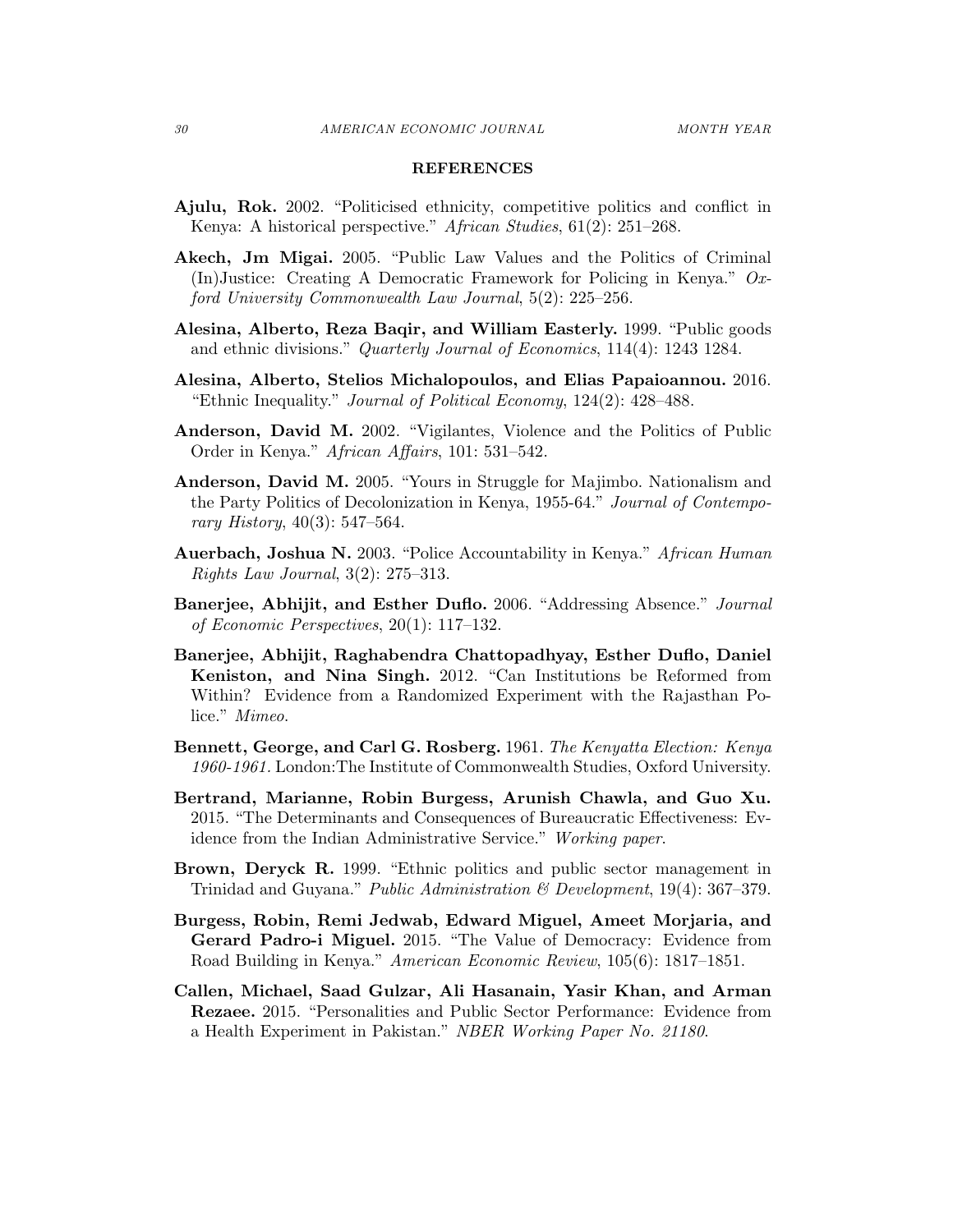- Callen, Michael, Saad Gulzar, Syed Ali Hasanain, and Yasir. 2016. "The Political Economy of Public Sector Absence: Experimental Evidence from Pakistan." NBER Working Paper No. 22340.
- Clayton, Anthony. 1989. "Kenya." Khaki and blue: military and police in British colonial Africa,, ed. Anthony Clayton and David Killingray. Monographs in international studies. Africa series ; no. 51 ed., 109–141. Athens, Ohio:Ohio University Center for International Studies.
- Cohen, Geoffrey L., Julio Garcia, Valerie Purdie-Vaughns, Nancy Apfel, and Patricia Brzustoski. 2009. "Recursive Processes in Self-Affirmation: Intervening to Close the Minority Achievement Gap." Science, 5925(324): 400–403.
- Dal Bo, Ernesto, Frederico Finan, and Martin Rossi. 2013. "Strengthening State Capabilities: The Role of Financial Incentives in the Call to Public Service." NBER Working Paper No. 18156.
- De Luca, Giacomo, Roland Hodler, Paul A. Raschky, and Michele **Valsecchi.** 2015. "Ethnic Favoritism: an Axiom of Politics." CESIfo Working Paper, , (5290).
- Depetris-Chauvin, Emilio, and Ruben Durante. 2016. "One Team, One Nation: Football, Ethnic Identity, and Conflict in Africa." Mimeo.
- Desmet, Klaus, Ignacio Ortuno-Ortin, and Romain Wacziarg. 2012. "The Political Economy of Linguistic Cleavages." Journal of Development Economics, 97(2): 322–338.
- Dresang, Dennis L. 1974. "Ethnic Politics, Representative Bureaucracy and Development Administration: The Zambian Case." American Political Science Review, 68(4): 1605–1617.
- Duflo, Esther, Rema Hanna, and Stephen P. Ryan. 2012. "Incentives Work: Getting Teachers to Come to School." American Economic Review, 102(4): 1241–1278.
- Easterly, William, and Ross Levine. 1997. "Africa's growth tragedy: policies and ethnic divisions." Quarterly Journal of Economics, 1203–1250.
- Finan, F., B.A. Olken, and R. Pande. 2017. "Chapter 6 The Personnel Economics of the Developing State." In Handbook of Economic Field Experiments. Vol. 2 of Handbook of Economic Field Experiments, , ed. Abhijit Vinayak Banerjee and Esther Duflo, 467 – 514. North-Holland.
- François, Patrick, Ilia Rainer, and Francesco Trebbi. 2015. "How Is Power Shared in Africa?" Econometrica, 83(2): 465–503.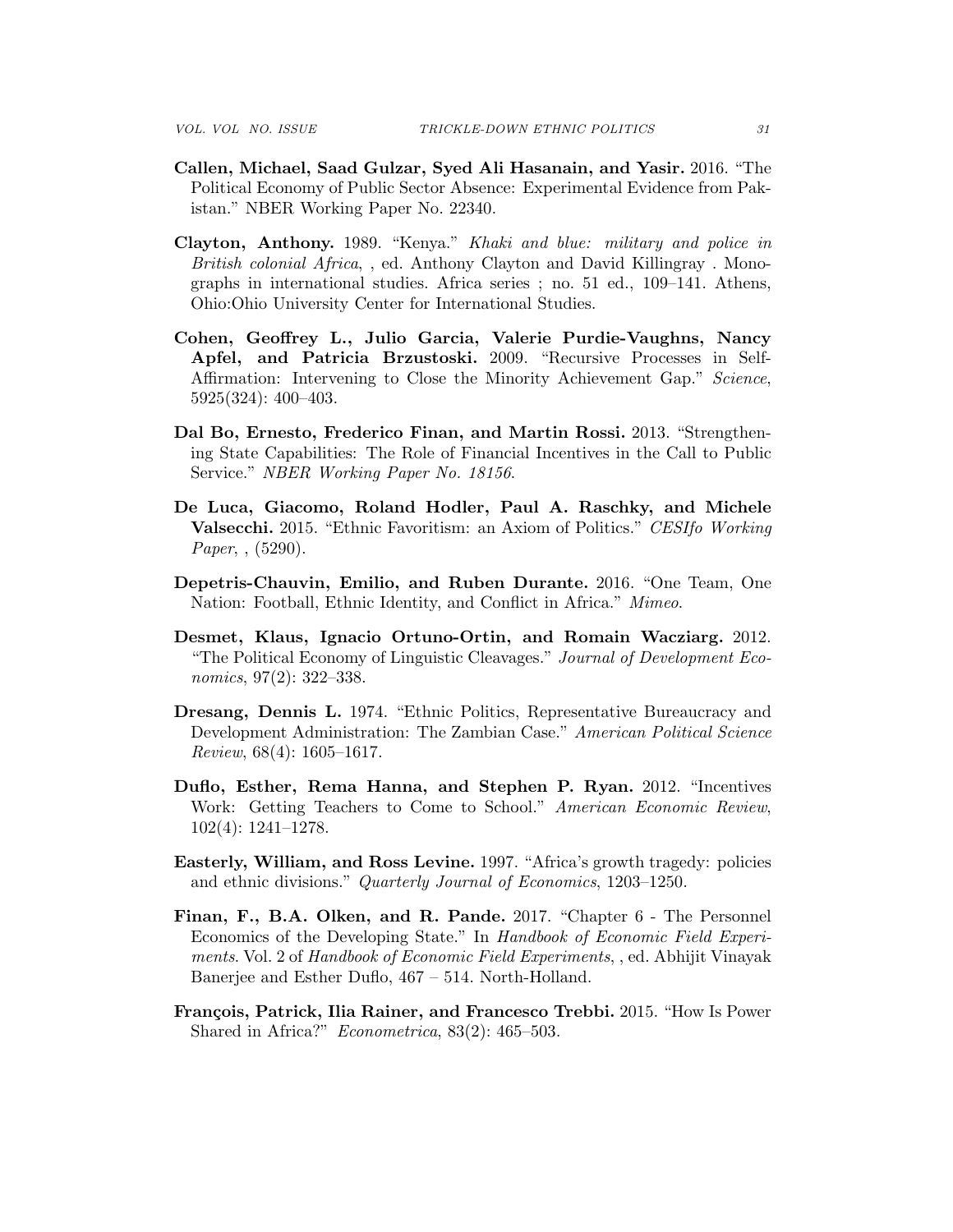- Habyarimana, James, Macartan Humphreys, Daniel N. Posner, and **Jeremy M. Weinstein.** 2007. "Why does ethnic diversity undermine public good provision?" American Political Science Review, 101(4): 709–725.
- Hartmann, Dirk. 1999. "Elections in Africa." , ed. Dieter Nohlen, Michael Krennerich and Bernard Thibaut, Chapter Kenya, 475–494. Oxford:Oxford University Press.
- Hassan, Mai. 2017. "The Strategic Shuffle: Ethnic Geography, the Internal Security Apparatus, and Elections in Kenya." American Journal of Political Science, 61(2): 382–395.
- Herbst, Jeffrey. 2000. States and Power in Africa: Comparative Lessons in Authority and Control. Princeton University Press.
- **Hills, Alice.** 2000. Policing Africa: Internal Security  $\mathcal{C}$  the Limits of Liberalization. Boulder London:Lynne Rienner Publishers.
- Hills, Alice. 2009. "Policing in Kenya: A Selective Service." Policing Developing Democracies, , ed. Mercedes S. Hinton and Tim Newburn, 237–259. London:Routledge.
- Hjort, Jonas. 2014. "Ethnic divisions and production in firms." Quarterly Journal of Economics, 94(3): 1899–1946.
- Hoff, Karla, and Priyanka Pandey. 2012. "Making up people the effect of identity on preferences and performance in a modernizing society." World Bank Working Paper Series, 6223.
- Hornsby, Charles. 1989. "The Social Structure of the National Assembly in Kenya, 196383." The Journal of Modern African Studies, 27(2): 275–296.
- Hornsby, Charles. 2012. Kenya: a history since independence. London:I.B. Tauris.
- Iyer, Lakshmi, and Anandi Mani. 2012. "Traveling Agents: Political Change and Bureaucratic Turnover in India." Review of Economics and Statistics, 1203–1250.
- Kramon, Eric, and Daniel Posner. 2016. "Ethnic Favoritism in Education in Kenya." Quarterly Journal of Political Science, 11(1): 1–58.
- La Ferrara, Eliana, Alberto Chong, and Suzanne Duryea. 2012. "One Team, One Nation: Football, Ethnic Identity, and Conflict in Africa." American Economic Journal: Applied Economics, 4(4): 1–31.
- Lehne, Jonathan, Jacob N. Shapiro, and Oliver Vanden Eynde. 2018. "Building Connections: Political Corruption and Road Construction in India." Journal of Development Economics, 131: 62–78.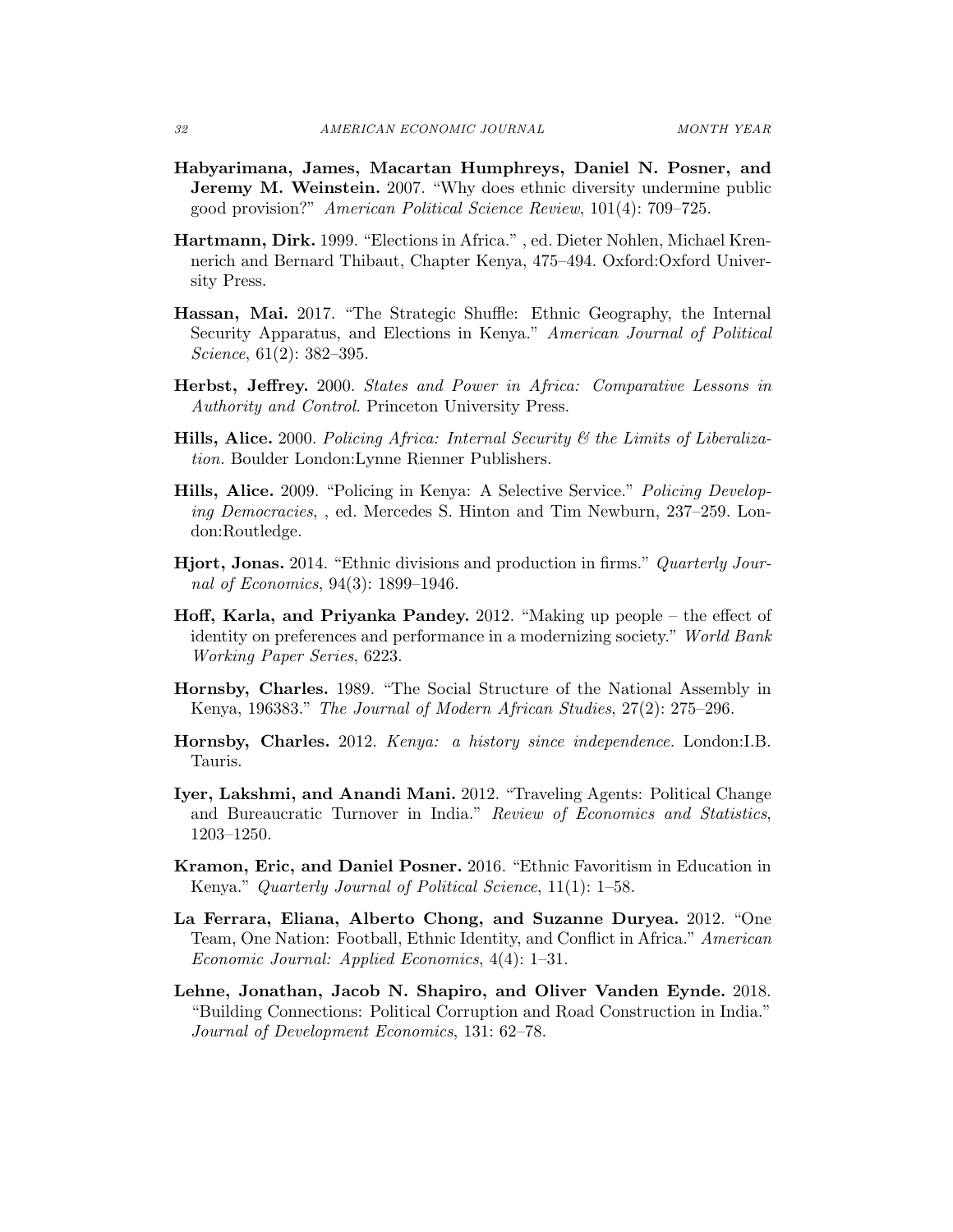- Lipsky, Michael. 1969. "Toward a Theory of Street-Level Bureaucracy ." IRP Discussion Papers, University of Wisconsin.
- Lyall, Jason. 2010. "Are Coethnics more effectice Counterinsurgents? Evidence from the second Chechen War." American Political Science Review, 104(1): 1– 20.
- Lynch, Gabrielle. 2011. I say to you: ethnic politics and the Kalenjin in Kenya. Chicago, Ill. ; London:University of Chicago Press.
- Mamdani, Mahmood. 1996. Citizen and subject: Contemporary Africa and the legacy of late colonialism. Princeton University Press.
- Manners, Robert A. 1962. "The New Tribalism in Kenya." Africa Today,  $9(8): 8-14.$
- Mas, Alexandre. 2006. "Pay, Reference Points, and Police Performance." The Quarterly Journal of Economics, 121(3): 783–821.
- Miguel, Edward, and Mary Kay Gugerty. 2005. "Ethnic diversity, social sanctions, and public goods in Kenya." Journal of Public Economics, 89(1112): 2325–2368.
- Morgan, William T. W. 2000. "The ethnic geography of Kenya on the eve of independence: the 1962 census." *Erdkunde*, 54(1): 76–87.
- Nath, Anousha. 2016. "Bureaucrats and Politicians: Electoral Competition and Dynamic Incentives." IED Working Paper.
- Ndegwa, Stephen N. 1997. "Citizenship and ethnicity: An examination of two transition moments in Kenyan politics." American Political Science Review,  $91(03): 599-616.$
- N'Diaye, Boubacar. 2002. "How Not to Institutionalize Civilian Control: Kenya's Coup Prevention Strategies, 1964-1997." Armed Forces & Society, 28(4): 619–640.
- Neggers, Yusuf. 2017. "Enfranchising Your Own? Experimental Evidence on Bureaucrat Diversity and Election Bias in India." Working Paper.
- Okia, Opolot. 2011. "The Role of the Police in the Post Election Violence in Kenya 2007/08." Journal of Third World Studies, 28(2): 259–275.
- Omolo, Ken. 2002. "Political ethnicity in the democratisation process in Kenya." African Studies, 61(2): 209–221.
- Parsons, Timothy. 2012. "Being Kikuyu in Meru: Challenging the Tribal Geography of Colonial Kenya." The Journal of African History, 53(1): 65–86.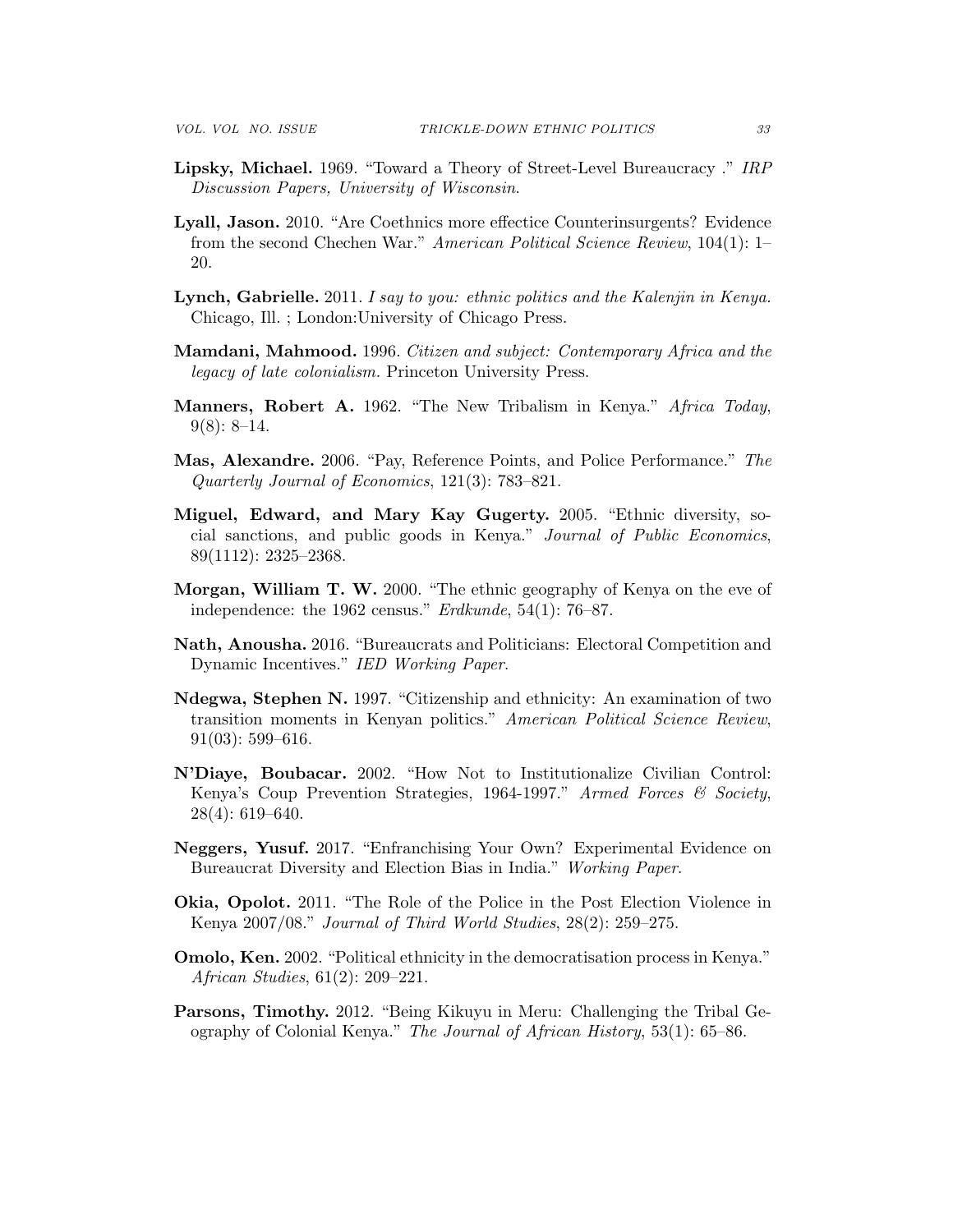- Pepinsky, Thomas B., Jan H. Pierskalla, and Audrey Sacks. 2017. "Bureaucracy and Service Delivery." Annual Review of Political Science, 20(1): 249–268.
- Posner, Daniel N. 2004. "Measuring ethnic fractionalization in Africa." American journal of political science, 48(4): 849–863.
- Potholm, Christian P. 1969. "The Multiple Roles of the Police as Seen in the African Context." The Journal of Developing Areas, 3(2): 139–158.
- Rachal, John R. 1987. "Measuring English and American historical literacy: A review of methodological approaches." International Journal of Lifelong Education, 6(3): 185–198.
- Rasul, Imran, and Daniel Rogger. 2015. "The Impact of Ethnic Diversity in Bureaucracies: Evidence from the Nigerian Civil Service." American Economic Review Papers & Proceedings, 105(5): 457–61.
- Reinikka, Ritva, and Jakob Svensson. 2005. "Fighting Corruption to Improve Schooling: Evidence from a Newspaper Campaign in Uganda." Journal of the European Economic Association, 3(2/3): 259–267.
- Republic of Kenya. 1967. "Sessional Paper No. 10 of 1967. Proposals by the Government of Kenya for the implementation of the recommendations contained in the report of the Public Service Salaries Review Commission."
- Ruteere, Mutuma. 2011. "More than political tools." African Security Review, 20(4): 11–20.
- Sanger, Clyde, and John Nottingham. 1964. "The Kenya General Election of 1963." The Journal of Modern African Studies, 2(1): 1–40.
- Shayo, Moses, and Asaf Zussman. 2011. "Judicial Ingroup Bias in the Shadow of Terrorism." Quarterly Journal of Economics, 3(126): 1447–1484.
- Shayo, Moses, and Asaf Zussman. 2017. "Conflict and the Persistence of Ethnic Bias." American Economic Journal: Applied Economics.
- Sierra, Raul Sanchez de la, and Kristof Titecay. 2016. "The State as Organised Crime: Industrial Organisation of the Police in the Democratic Republic of the Congo." mimeo.
- Sinclair, Georgina. 2006. "Remnants of the Empire." At the End of the Line: Colonial Policing and the Imperial Endgame, 1945-80, 210–220. Manchester:Manchester University Press.
- Stubbs, Thomas. 2015. "Ethnopolitics and the Military in Kenya." Forging Military Identity in Culturally Pluralistic Societies: Quasi-Ethnicity, , ed. Daniel Zirker, 69–88. Lanham:Lexington Books.